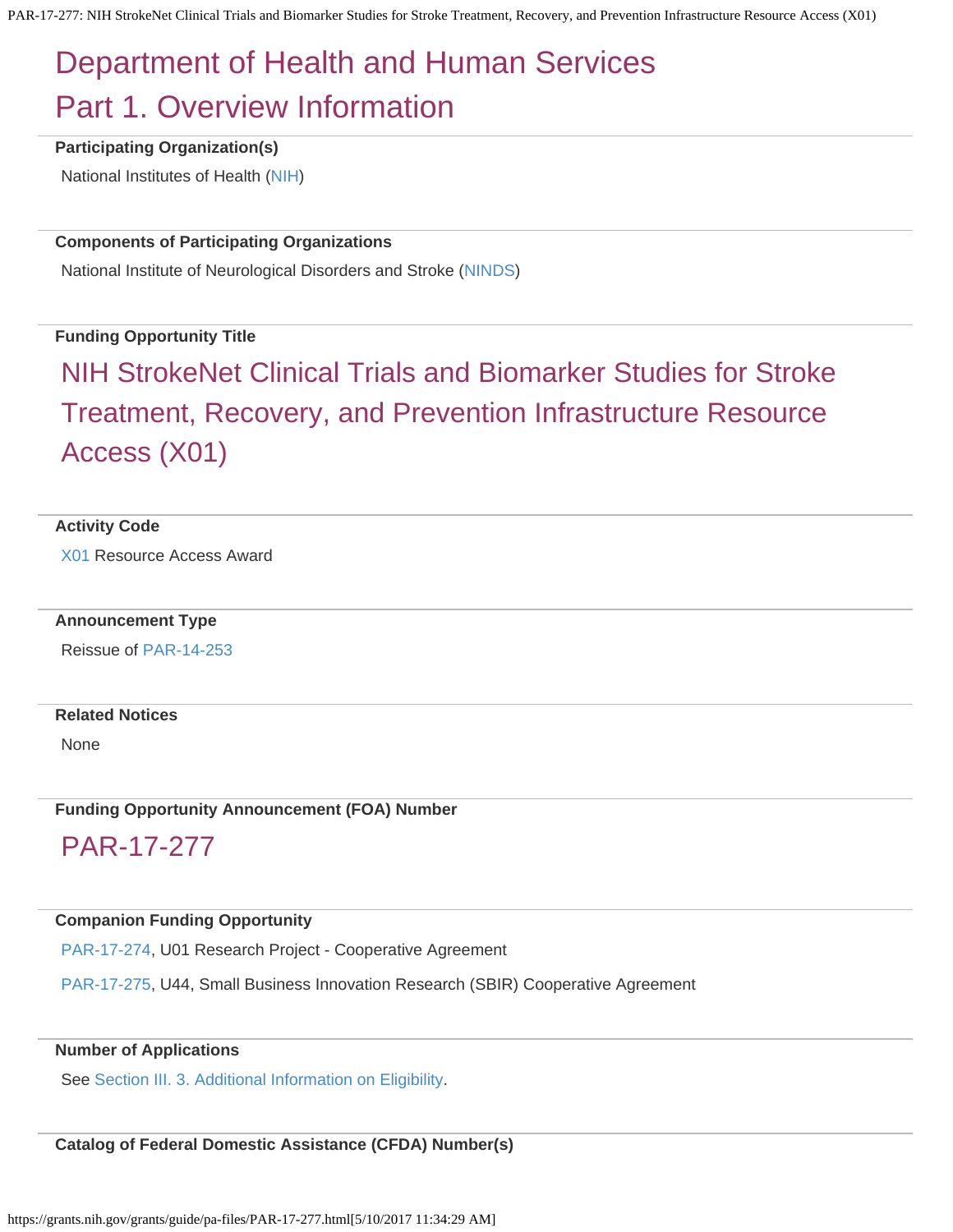93.853

#### **Funding Opportunity Purpose**

This FOA encourages requests for access to research resources for multi-site exploratory and confirmatory clinical trials focused on promising interventions, as well as biomarker-or outcome measure validation studies that are immediately preparatory to trials in stroke prevention, treatment, and recovery. Successful applicants will be given access to the NIH StrokeNet infrastructure. Following peer review, NINDS will prioritize trials among the highest scoring to be conducted in the NIH StrokeNet infrastructure. The NIH StrokeNet National Coordinating Center (NCC) will work with the successful applicant to implement the proposed study efficiently and the National Data Management Center (NDMC) will provide statistical and data management support. The NIH StrokeNet Regional Coordinating Centers (RCCs) and their affiliated clinical sites will provide recruitment/retention support as well as on-site implementation of the clinical protocol.

The NIH StrokeNet network will also be uniquely poised to collaborate with other US and international consortia necessary to conduct larger, definitive trials of promising interventions for stroke treatment, prevention, and recovery.

This Funding Opportunity Announcement (FOA) provides a mechanism for organizations to gain access to the NIH StrokeNet infrastructure resource for the conduct of trials within the scope of the NIH StrokeNet program. Successful applicants are expected to provide all clinical trial costs that are not covered by the infrastructure awards to the NCC, NDMC, and RCCs.

# Key Dates

#### **Posted Date**

May 10, 2017

#### **Open Date (Earliest Submission Date)**

June 11, 2017

#### **Letter of Intent Due Date(s)**

30 days prior to the application due date

#### **Application Due Date(s)**

Applications are accepted by continuous receipt.

Council Round Receipt Window

| January | June $11 -$ October 10   |
|---------|--------------------------|
| May     | October 11 – February 10 |
| October | February 10 - June 10    |

, by 5:00 PM local time of applicant organization. All [types of non-AIDS applications](#page-0-0) allowed for this funding opportunity announcement are due on these dates.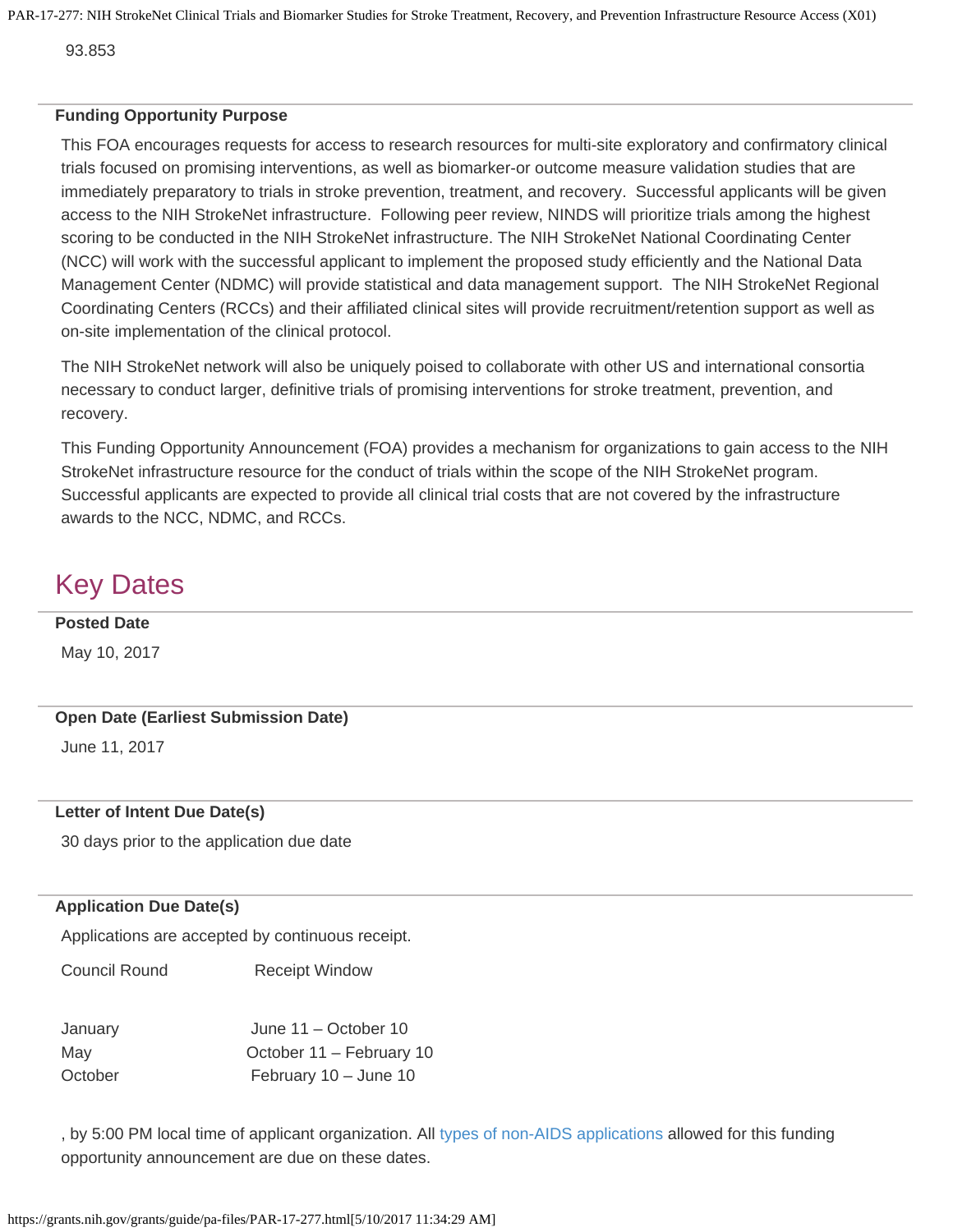Applicants are encouraged to apply early to allow adequate time to make any corrections to errors found in the application during the submission process by the due date.

#### **AIDS Application Due Date(s)**

Not Applicable

#### **Scientific Merit Review**

We expect to review applications six times a year, with one meeting in each of the following windows: October-November 2017, December 2017-January 2018; February-March 2018; April-May 2018; June-July 2018; August-September 2018; October-November 2018; December 2018-January 2019; February-March 2019; April-May 2019; June-July 2019; August-September 2019; October-November 2019; December 2019-January 2020; February-March 2020; April-May 2020; June-July 2020; August-September 2020; October-November 2020.

#### **Advisory Council Review**

[Standard](https://grants.nih.gov/grants/guide/url_redirect.htm?id=11113) [dates](https://grants.nih.gov/grants/guide/url_redirect.htm?id=11113) apply

#### **Earliest Start Date**

[Standard](https://grants.nih.gov/grants/guide/url_redirect.htm?id=11113) [dates](https://grants.nih.gov/grants/guide/url_redirect.htm?id=11113) apply

#### **Expiration Date**

March 6, 2020

#### **Due Dates for E.O. 12372**

Not Applicable

#### <span id="page-2-0"></span>**Required Application Instructions**

It is critical that applicants follow the Research (R) Instructions in the [SF424](https://grants.nih.gov/grants/guide/url_redirect.htm?id=12000) [\(R&R\) Application Guide](https://grants.nih.gov/grants/guide/url_redirect.htm?id=12000), except where instructed to do otherwise (in this FOA or in a Notice from the *[NIH](https://grants.nih.gov/grants/guide/) [Guide for Grants and Contracts](https://grants.nih.gov/grants/guide/)*). Conformance to all requirements (both in the Application Guide and the FOA) is required and strictly enforced. Applicants must read and follow all application instructions in the Application Guide as well as any program-specific instructions noted in [Section IV](#page-10-1). When the program-specific instructions deviate from those in the Application Guide, follow the program-specific instructions. **Applications that do not comply with these instructions may be delayed or not accepted for review.**

There are several options available to submit your application through Grants.gov to NIH and Department of Health and Human Services partners.

1. Use the NIH ASSIST system to prepare, submit and track your application online.

Apply Online Using ASSIST

2. Use an institutional system-to-system (S2S) solution to prepare and submit your application to Grants.gov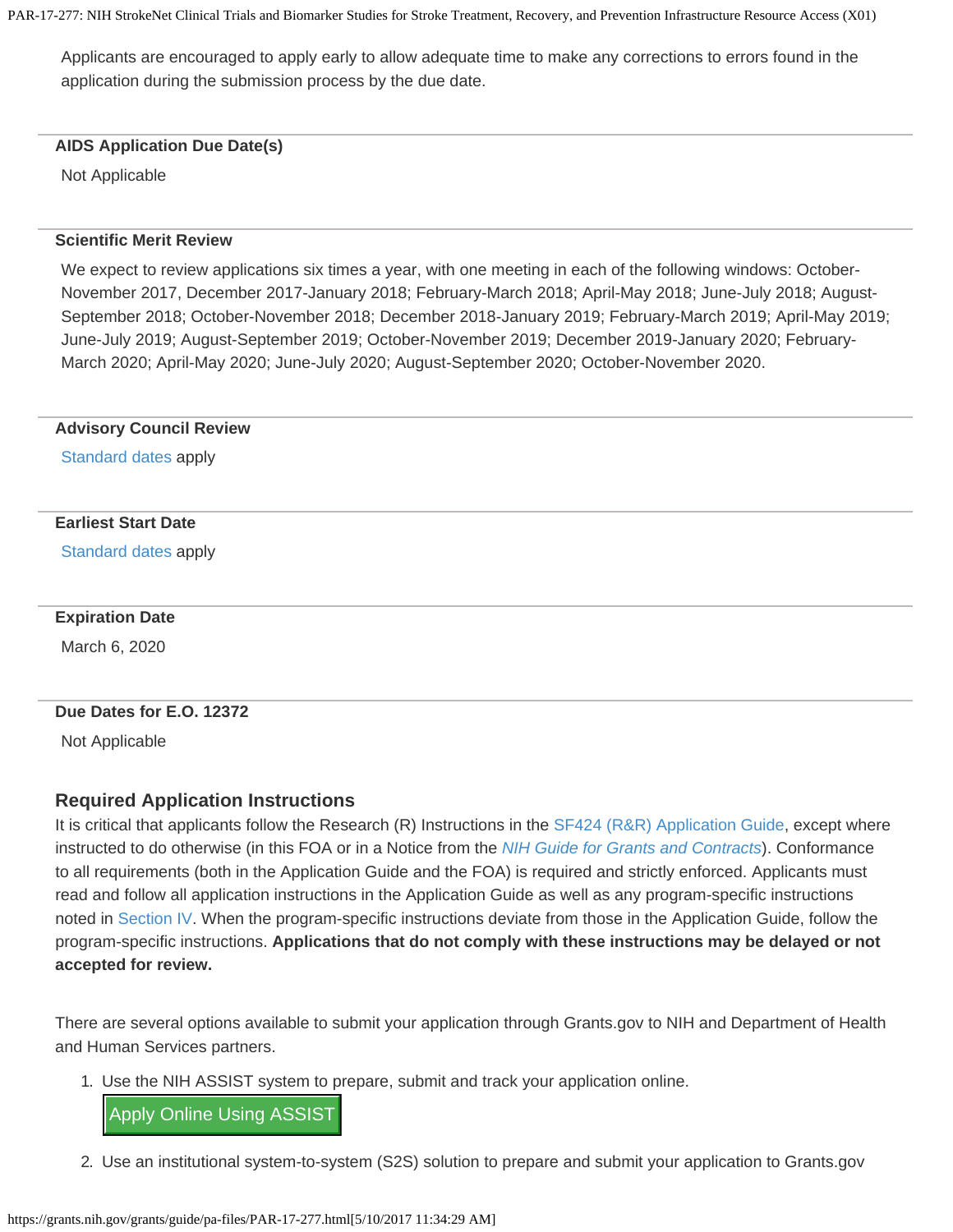and eRA Commons to track your application. Check with your institutional officials regarding availability.

3. [Go to Grants.gov](#page-0-0) to download an application package to complete the application forms offline or create a Workspace to complete the forms online; submit your application to Grants.gov; and track your application in eRA Commons.

Learn more about the various [submission options](http://grants.nih.gov/grants/ElectronicReceipt/preparing.htm#2).

# Table of Contents

[Part 1. Overview Information](#page-0-1) [Part 2. Full Text of the Announcement](#page-3-0)

> [Section](#page-3-1) [I. Funding Opportunity Description](#page-3-1) [Section II. Award Information](#page-7-0) [Section III. Eligibility Information](#page-8-0) [Section IV. Application and Submission](#page-10-1) [Information](#page-10-1) [Section V. Application Review Information](#page-15-0) [Section VI. Award Administration Information](#page-19-0) [Section VII. Agency Contacts](#page-21-0) [Section VIII. Other Information](#page-22-0)

# <span id="page-3-0"></span>Part 2. Full Text of Announcement Section I. Funding Opportunity Description

#### <span id="page-3-1"></span>**Purpose**

To facilitate the cooperation and partnering of public and private funding organizations, universities, academic medical centers, research institutes, contract research organizations, biotechnology companies, and pharmaceutical companies in the advancement of interventions for stroke prevention, treatment, and rehabilitation, NINDS has formed the NIH Stroke Clinical Trials Research Network (NIH StrokeNet,

[http://www.ninds.nih.gov/research/clinical\\_research/NINDS\\_stroke\\_trials\\_network.htm](http://www.ninds.nih.gov/research/clinical_research/NINDS_stroke_trials_network.htm)). The NIH StrokeNet comprises a National Clinical Coordinating Center (NCC), a National Data Management Center (NDMC) and 25 geographically distributed Regional Coordinating Centers (RCC) with over 350 affiliated stroke centers.

The NIH StrokeNet network will consider the breadth of cerebrovascular disease, beginning with patients identified with an acute stroke through stroke rehabilitation and primary and secondary stroke prevention for pediatric and adult patients.

The network will provide a robust, standardized, and accessible infrastructure to facilitate rapid development and implementation of NINDS-funded stroke trials. The network is designed to increase the efficiency of stroke clinical trials by facilitating patient recruitment and retention, supporting novel methodologies and streamlined approaches to accelerate the development of promising stroke therapies, and enabling comparison between approaches.

This FOA provides one of a set of three different means by which teams of investigators can submit trials or studies that are to be conducted within the NIH StrokeNet infrastructure. This FOA uses the X01 mechanism to provide access to the NIH StrokeNet infrastructure resource to both For-profit and Non-profit organizations. Others may wish to consider applying through [PAR-17-274](https://grants.nih.gov/grants/guide/pa-files/PAR-17-274.html) "StrokeNet Research Project - Cooperative Agreement (U01) or [PAR-17-](https://grants.nih.gov/grants/guide/pa-files/PAR-17-275.html) [275](https://grants.nih.gov/grants/guide/pa-files/PAR-17-275.html) "StrokeNet Small Business Innovation Research (SBIR) Cooperative Agreement ".

#### **Scope of the Program**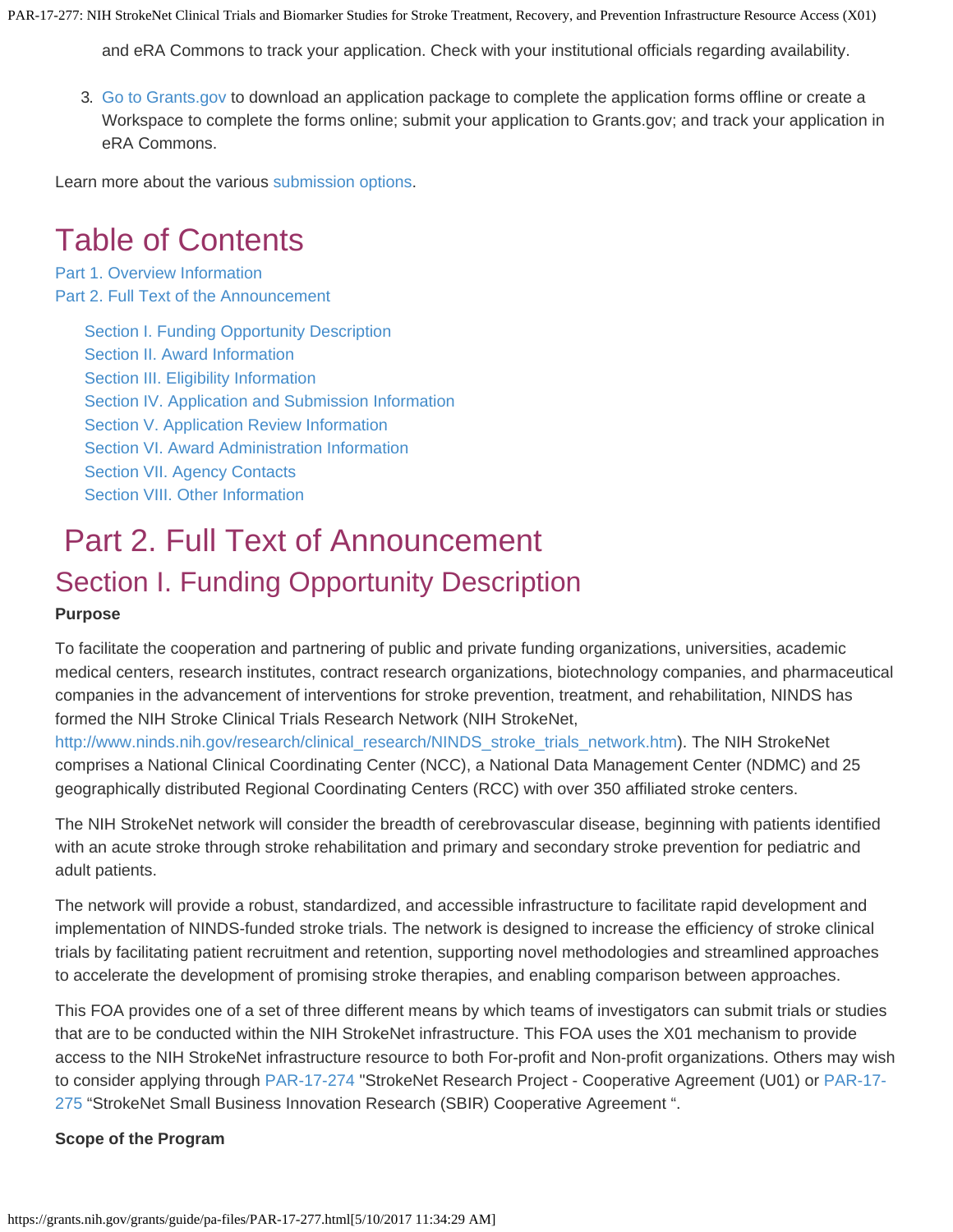The NINDS has established the NIH StrokeNet to facilitate and streamline the execution of clinical trials in stroke. Thus, it is expected that all multi-center clinical trials for stroke treatment, prevention, and recovery supported by NINDS will be considered for implementation through the NIH StrokeNet.

This FOA encourages and provides a mechanism to request access to the NIH StrokeNet Infrastructure to conduct multi-center exploratory and confirmatory clinical trials focused on promising interventions, including pragmatic trials performed in large numbers of patients with minimal alteration from clinical practice and low per-patient costs. Also eligible are biomarker- and outcomes-validation studies that are immediately preparatory to trials in stroke prevention, treatment, or recovery. It is NINDS' intention that the NIH StrokeNet will maintain a balanced portfolio of studies in each of these three areas, defined as follows:

- *Primary and secondary prevention stroke trials* studies of agents, devices, or strategies to prevent recurrent stroke in survivors of stroke or transient ischemic attack (TIA), or to prevent first stroke in high-risk populations.
- *Emergent management or acute stroke treatment trials* studies of agents, devices, or strategies to intervene during the acute phase of stroke with the goal of reducing brain injury and promoting optimal patient recovery; may include pre-hospital as well as emergency department or in-patient approaches; includes all stroke types.
- *Neuro-recovery and rehabilitation stroke trials* studies of agents, devices, or strategies to improve longterm recovery, including cognitive, behavioral and/or motor function or quality of life outcomes, and/or to reduce the time to optimal recovery in patients after the acute period.

Studies that are requesting access to the NIH StrokeNet Infrasturcture that use innovative and efficient study designs are especially encouraged. For example, adaptive dose-finding designs, designs incorporating plans for sample size recalculation, and futility designs. Exploratory studies (such as early dose ranging studies with biomarker outcome, early proof of mechanism or proof of concept trials) are also encouraged when appropriate. For medical devices, Early Feasibility and Traditional Feasibility study designs may include single-arm case series, onoff interventions (patients as own controls), device-device comparisons, comparisons to historic controls, comparisons to performance controls, or adaptive/Bayesian designs.

Priority of proposed network trials deemed by peer review to be highly meritorious will be based on factors including infrastructure capacity and availability of patient populations considering current ongoing trials within the network. Applicants may submit a proposed study at any time but timing of funding and initiation of the study will be determined by the NINDS with input from the NIH StrokeNet leadership as necessary to assure that studies can be conducted within the proposed timeline included in the research plan of the application.

While additional sites outside of the NIH StrokeNet network of Regional Coordinating Centers may be required, NINDS expects that any confirmatory (Phase 3) trial conducted within the network will utilize most or all of the Regional Coordinating Centers. Exploratory trials and biomarker validation studies are expected to use at least 5 Regional Coordinating Centers and should be feasible within the network with the addition of relatively few non-NIH StrokeNet sites (note that the applicant institution, if not an NIH StrokeNet site, may be included as a performance site in the study). The final number of sites needed for a proposed study will be determined following a feasibility assessment by the NIH StrokeNet.

#### *Exploratory Trials*

Examples of appropriate exploratory studies requesting NIH StrokeNet access under this FOA include:

- To evaluate and optimize the dose, formulation, safety, tolerability, or pharmacokinetics of an intervention in the target population.
- To evaluate whether an intervention produces sufficient evidence of short-term activity (e.g., biomarker activity, pharmacodynamic response, target engagement, dose-response trends) in a human "proof of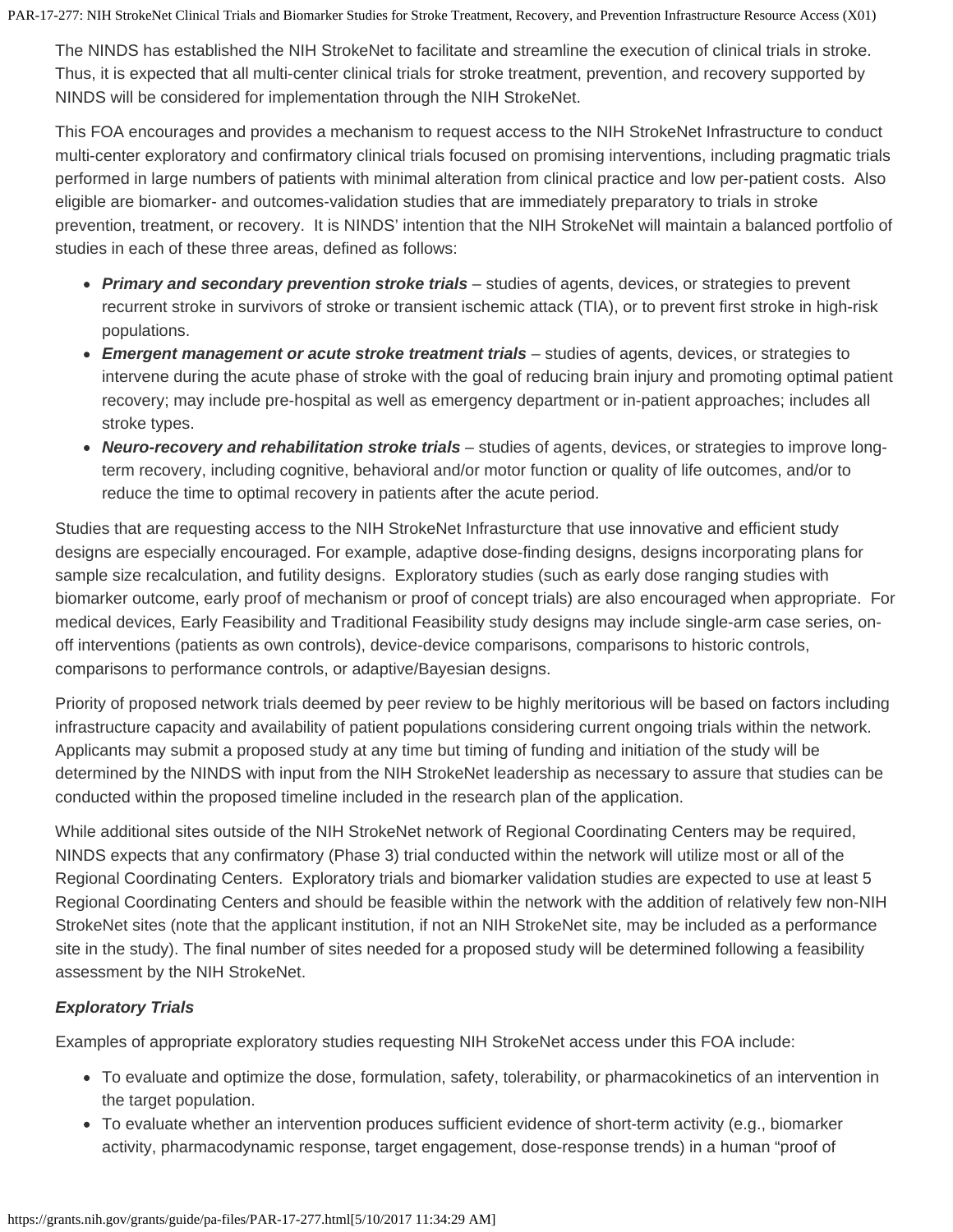concept" trial.

- To select or rank the best of two or more potential interventions or dosing regimens to be evaluated in a subsequent trial, based on tolerability, safety data, biological activity, or preliminary clinical efficacy (e.g., futility trials).
- To evaluate biological activity relative to clinical endpoints.
- For medical devices, in addition to providing initial clinical safety data, appropriate studies are those that inform the next phase of development, usually by finalizing the device design, establishing operator technique, and/or finalizing the choice of study endpoints for the design of a pivotal clinical trial.

## *Confirmatory (Phase 3) Trials*

Confirmatory trials are conducted to provide a definitive answer regarding the safety and efficacy of an intervention or to compare the effectiveness of two or more interventions. The proposed research must address a scientifically important question, provide valuable information to the existing knowledge base, and have public health relevance. The trial design should ensure that high quality, complete data regarding the primary outcome will be collected in the most efficient manner in terms of time, resources, and burden to subjects. Secondary outcomes should be included only when they are anticipated to provide important supportive or explanatory data. The necessity of each secondary endpoint must be justified in light of cost and burden.

This FOA also may be used for the submission of an adaptive trial utilizing a seamless Phase 2/3 transition where data from subjects in Phase 2 are included in the analysis of Phase 3.

### *Biomarker and Clinical Endpoint Studies*

Biomarkers, especially neuroimaging markers of vascular pathology, brain ischemia, or recovery after injury, have been developed for stroke research. The potential applications of biomarkers include guiding early neuroprotective and reperfusion interventions, monitoring neuroplasticity in stroke recovery, and expediting therapy development. Some biomarkers have been validated in multi-center studies, but their full potential to advance research awaits standardization and adoption across a clinical trials network. Similarly, for certain stroke trials the "road block" to evaluating a therapeutic approach may be the lack of a suitable valid clinical endpoint.

This FOA encourages the submission of studies to validate biomarkers or clinical outcomes with demonstrated promise to inform Phase 2 clinical trials. Depending on the scientific questions posed, biomarker studies supported under this program might be stand-alone protocols or could be embedded within a network stroke trial. Studies designed for biomarker discovery are not suitable for this FOA.

#### **Implementation**

Applicants should make note of the following:

(1) Working with the NIH StrokeNet is a cooperative venture between NINDS, the NIH StrokeNet and the applicant. Potential applicants will be provided guidance by NINDS Program Staff and the NIH StrokeNet Executive and Steering Committees. Potential applicants are strongly encouraged to contact NINDS Scientific/Research Contacts (see Section VII. Agency Contacts) in order to discuss the appropriateness of the proposed study to be conducted within the NIH StrokeNet. Prior to submission of the grant, applicants will be encouraged to work closely with the NIH StrokeNet Investigators in developing their research plan, assessing the feasibility of the study, and developing an appropriate budget to conduct the research. The additional interaction with the network is intended to harness the scientific clinical trial expertise in the network and to establish early collaborations necessary for successful conduct of the research plan. Potential applicants are strongly encouraged to start the process early and allow ample time (i.e., 4-6 months) to prepare and submit a competitive NIH StrokeNet project application.

(2) Applicants to this FOA will be required to incorporate the NIH StrokeNet infrastructure [\(http://www.ninds.nih.gov/research/clinical\\_research/NINDS\\_stroke\\_trials\\_network.htm](http://www.ninds.nih.gov/research/clinical_research/NINDS_stroke_trials_network.htm)) into their proposed study,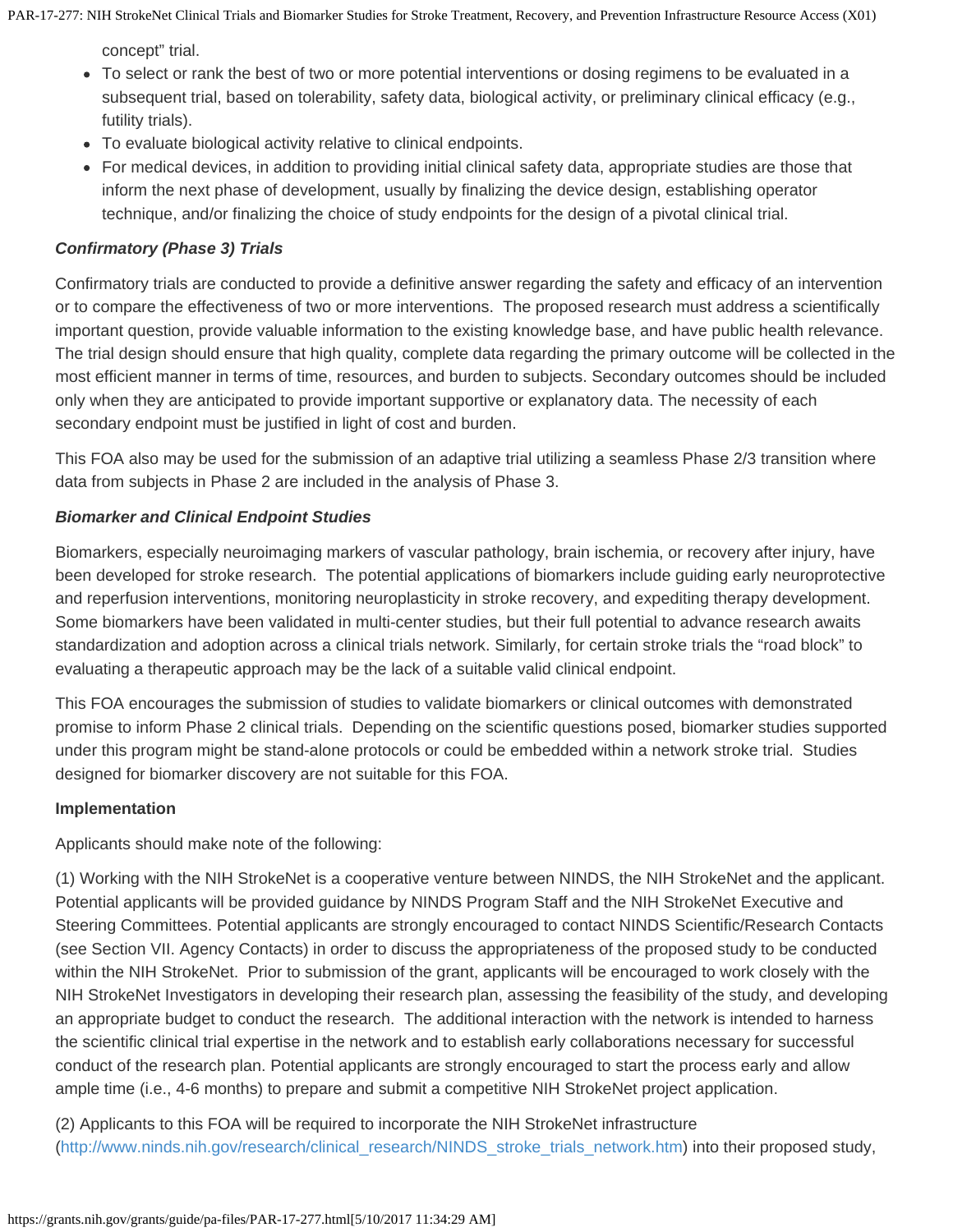including central coordination through the NCC, data management through the NDMC, and subject recruitment and trial implementation at the RCCs and affiliated sites. It is not required that all sites participate in every trial. Additional (ad hoc) performance sites that are not currently NIH StrokeNet sites may be proposed to fulfill specific study requirements. All applicants and ad-hoc non-NIH StrokeNet sites will be required to use the master clinical trial agreements and central IRB that have been established for the NIH StrokeNet.

(3) Following peer review, the operational clinical protocol for trials selected for funding will be finalized by the NIH StrokeNet protocol working group and are expected to incorporate recommendations that may come from the peer review process. The NIH StrokeNet team was established by NINDS based on peer- and Council review to form a group of outstanding clinical trial experts from the fields of neurology and statistics with a proven record of developing high quality protocols. Final protocols will be reviewed and approved by NINDS prior to funding the application.

(4) The X01 applicant must hold intellectual property rights (IP) to the investigational agent/device proposed for study.

(5) This FOA is intended to support studies in patients, not healthy volunteers. Applications to conduct exploratory trials in healthy volunteers should be submitted in response to a separate announcement, PAR-17-122 [\(https://grants.nih.gov/grants/guide/pa-files/PAR-17-122.html](https://grants.nih.gov/grants/guide/pa-files/PAR-17-122.html)). All trials proposing use of an investigational agent or device must have an active IND or IDE or documentation of exemption at the time of submission of the application (see <https://grants.nih.gov/grants/guide/notice-files/NOT-NS-11-018.html>).

(6) Network access will be contingent on the issuance of an appropriate technology transfer agreement, possibly a Cooperative Research and Development Agreement (CRADA), between NINDS and Applicant.

(7) NINDS will provide the infrastructure and related support for trials that are granted access to the STrokeNet network through the X01 mechanism. The applicant will be expected to make a financial contribution to cover the clinical trial costs above the NINDS-covered infrastructure costs. Costs associated with drug or device production and preparation, including but not limited to testing, quality control, labeling, packing, distribution, and shipping costs, as well as any related consultant services and regulatory monitoring, are not covered by the NIH StrokeNet infrastructure awards.

(8) Device trials: The NIH recognizes that devices can vary greatly in terms of basic form and function, physiological bases for therapy, degree of invasiveness, etc. Consequently, the appropriate pathway to market may require a traditional Feasibility and Pivotal study in support of an eventual Pre-Market Approval submission, or may require a more limited study to address specific issues in support of an FDA 510(k) or 510(k) De Novo submission. Clinical studies involving devices may utilize the entire NIH StrokeNet network, or a more limited subset of centers selected based on appropriate expertise for the given device. Investigators are encouraged to contact the NINDS Scientific/Research Contact as early as possible to discuss how the NIH StrokeNet network may best be utilized in support of their specific device project. NINDS anticipates that the majority of device projects utilizing the NIH StrokeNet will be traditional Feasibility Studies in order to optimally leverage network advantages. An Early Feasibility Study should be designed [in accordance with FDA's draft guidance, "Investigational Device Exemptions (IDE) for Early Feasibility Medical Device Clinical Studies, Including Certain First in Human (FIH) Studies", see <http://www.fda.gov/MedicalDevices/DeviceRegulationandGuidance/GuidanceDocuments/ucm277670.htm>] to allow for early clinical evaluation of devices to provide proof of principle and initial clinical safety data while device design and operations are still in development. A Traditional Feasibility Study is a clinical investigation that is commonly used to capture preliminary safety and effectiveness information on a near-final or final device design to adequately plan a Pivotal Study.

(9) Rationale: Exploratory and confirmatory clinical trials proposed for this network must anchor their rationale in (1) an unmet medical need; (2) a plausible biological mechanism; (3) rigorous preclinical (in vitro and/or in vivo) data; and/or (4) early clinical data. The individual weight given to each of these four criteria should be carefully assessed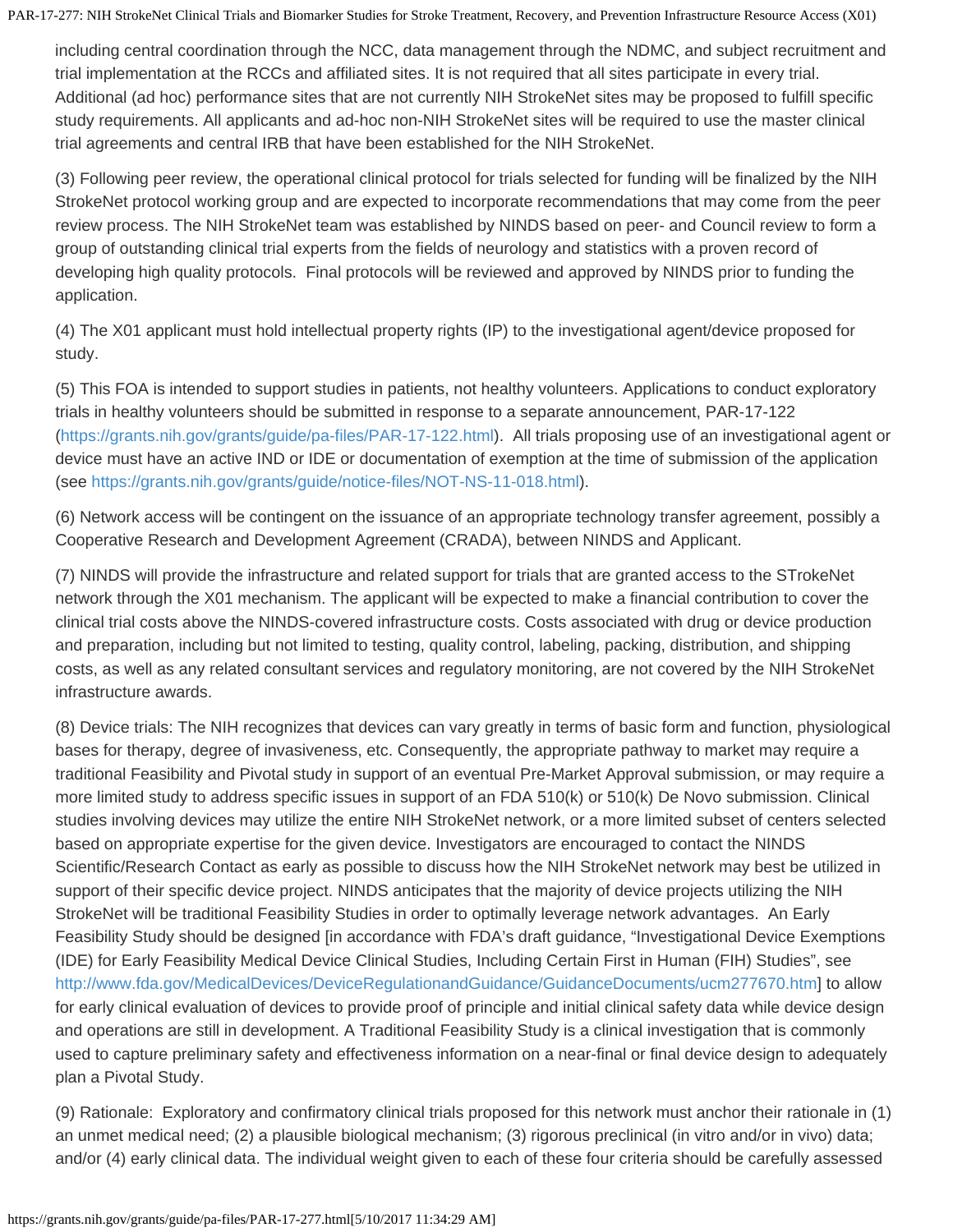in the context of the specific application; there is no requirement to provide support from all four areas. The major findings of the studies, whether preclinical or clinical, that led to the proposed clinical trial should provide a compelling rationale that the proposed intervention will be effective. Data from preclinical and pilot studies demonstrating the need for and the feasibility of the trial should be presented when available. While the NINDS recognizes that animal models for stroke prevention, treatment, and recovery may be of limited informative value, the applicant should specifically address the rigor of any animal studies being used as support (<https://grants.nih.gov/grants/guide/notice-files/NOT-NS-11-023.html>). Preclinical data (such as from animal studies) that do not sufficiently meet the rigor guidelines or are not sufficiently associated with the human condition may be inadequate to support the rationale for the study.

(10) Pharmacometrics: Applications seeking to obtain data needed for pharmacometric modeling are permitted, with the ultimate aim of enabling the optimal design of a future efficacy trial of an intervention.

(11) NIH Resources: As appropriate, applicants are strongly encouraged to make use of the following resources for clinical research including:

- Clinical and Translational Science Award (CTSA) program [\(https://www.ctsacentral.org/](https://www.ctsacentral.org/));
- NeuroQoL(<http://www.neuroqol.org/>);
- NIH Toolbox [\(http://www.nihtoolbox.org/](http://www.nihtoolbox.org/));
- PROMIS [\(http://www.nihpromis.org/](http://www.nihpromis.org/)); and
- NINDS Common Data Elements ([http://www.commondataelements.ninds.nih.gov/\)](http://www.commondataelements.ninds.nih.gov/).

(12) Mobile Technologies: Applicants are strongly encouraged to consider utilizing (at least experimentally) mobile technologies to facilitate data collection and protocol adherence on the part of research participants and study site staff.

<span id="page-7-0"></span>See [Section](#page-22-0) [VIII. Other Information](#page-22-0) for award authorities and regulations.

# Section II. Award Information

#### **Funding Instrument**

Other: A mechanism that is not a grant or cooperative agreement. Examples include access to research resources or pre-applications

#### **Application Types Allowed**

New Renewal **Resubmission** 

The [OER](https://grants.nih.gov/grants/guide/url_redirect.htm?id=11116) [Glossary](https://grants.nih.gov/grants/guide/url_redirect.htm?id=11116) and the SF424 (R&R) Application Guide provide details on these application types.

#### **Funds Available and Anticipated Number of Awards**

The number of awards is contingent upon NIH appropriations and the submission of a sufficient number of meritorious applications.

#### **Award Budget**

Not Applicable; funds are not awarded via the X01 mechanism.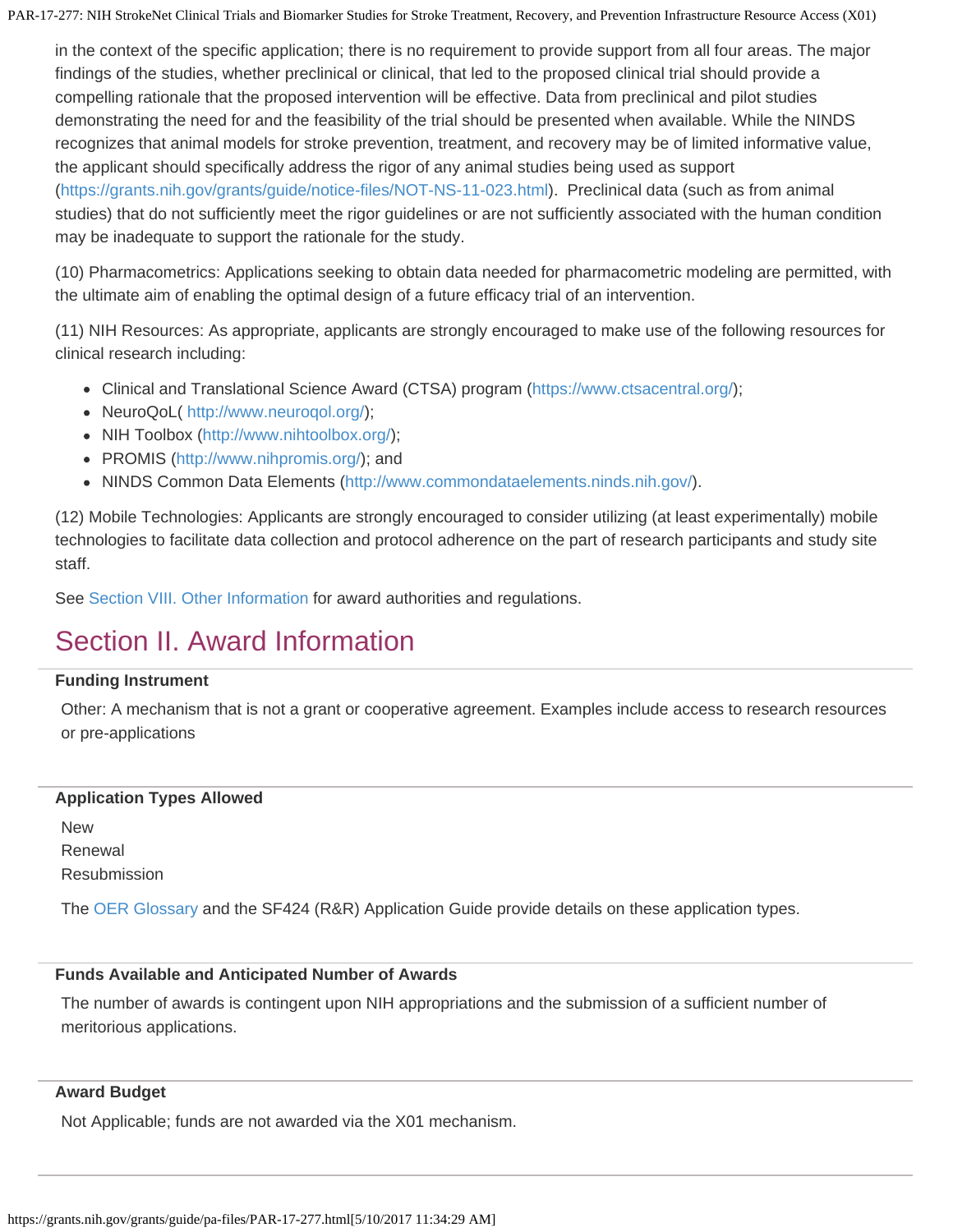#### **Award Project Period**

The maximum project period is 5 years.

NIH grants policies as described in the *[NIH](https://grants.nih.gov/grants/guide/url_redirect.htm?id=11120) [Grants Policy Statement](https://grants.nih.gov/grants/guide/url_redirect.htm?id=11120)* will apply to the applications submitted and awards made in response to this FOA.

# <span id="page-8-0"></span>Section III. Eligibility Information 1. Eligible Applicants

## **Eligible Organizations**

Higher Education Institutions

- Public/State Controlled Institutions of Higher Education
- Private Institutions of Higher Education

The following types of Higher Education Institutions are always encouraged to apply for NIH support as Public or Private Institutions of Higher Education:

- Hispanic-serving Institutions
- Historically Black Colleges and Universities (HBCUs)
- Tribally Controlled Colleges and Universities (TCCUs)
- Alaska Native and Native Hawaiian Serving Institutions
- Asian American Native American Pacific Islander Serving Institutions (AANAPISIs)

Nonprofits Other Than Institutions of Higher Education

- Nonprofits with  $501(c)(3)$  IRS Status (Other than Institutions of Higher Education)
- Nonprofits without 501(c)(3) IRS Status (Other than Institutions of Higher Education)

For-Profit Organizations

- Small Businesses
- For-Profit Organizations (Other than Small Businesses)

Governments

- State Governments
- County Governments
- City or Township Governments
- Special District Governments
- Indian/Native American Tribal Governments (Federally Recognized)
- Indian/Native American Tribal Governments (Other than Federally Recognized)
- Eligible Agencies of the Federal Government
- U.S. Territory or Possession

#### **Other**

- Independent School Districts
- Public Housing Authorities/Indian Housing Authorities
- Native American Tribal Organizations (other than Federally recognized tribal governments)
- Faith-based or Community-based Organizations
- Regional Organizations
- Non-domestic (non-U.S.) Entities (Foreign Institutions)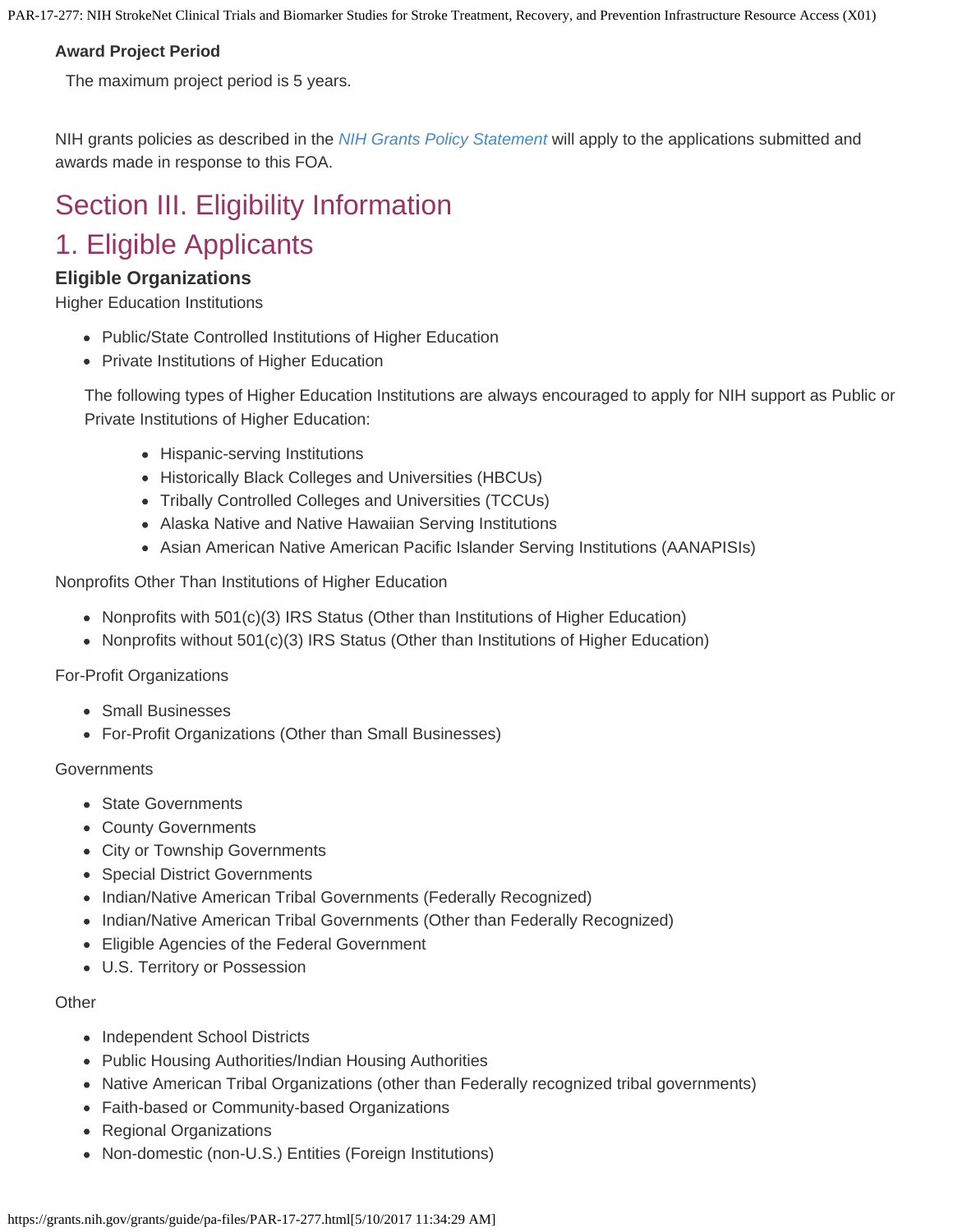## **Foreign Institutions**

Non-domestic (non-U.S.) Entities (Foreign Institutions) **are** eligible to apply. Non-domestic (non-U.S.) components of U.S. Organizations **are not** eligible to apply. Foreign components, as [defined in](https://grants.nih.gov/grants/guide/url_redirect.htm?id=11118) [the](https://grants.nih.gov/grants/guide/url_redirect.htm?id=11118) *[NIH Grants Policy Statement](https://grants.nih.gov/grants/guide/url_redirect.htm?id=11118)*, **are** allowed.

## <span id="page-9-0"></span>**Required Registrations Applicant Organizations**

Applicant organizations must complete and maintain the following registrations as described in the SF 424 (R&R) Application Guide to be eligible to apply for or receive an award. All registrations must be completed prior to the application being submitted. Registration can take 6 weeks or more, so applicants should begin the registration process as soon as possible. The [NIH](https://grants.nih.gov/grants/guide/notice-files/NOT-OD-15-039.html) [Policy on Late Submission of Grant Applications](https://grants.nih.gov/grants/guide/notice-files/NOT-OD-15-039.html) states that failure to complete registrations in advance of a due date is not a valid reason for a late submission.

- [Dun and Bradstreet](http://fedgov.dnb.com/webform) [Universal Numbering System \(DUNS\)](http://fedgov.dnb.com/webform) All registrations require that applicants be issued a DUNS number. After obtaining a DUNS number, applicants can begin both SAM and eRA Commons registrations. The same DUNS number must be used for all registrations, as well as on the grant application.
- [System for Award Management \(SAM\)](https://www.sam.gov/portal/public/SAM/) (formerly CCR) Applicants must complete and maintain an active registration, **which requires renewal at least annually**. The renewal process may require as much time as the initial registration. SAM registration includes the assignment of a Commercial and Government Entity (CAGE) Code for domestic organizations which have not already been assigned a CAGE Code.
	- [NATO](https://grants.nih.gov/grants/guide/url_redirect.htm?id=11176) [Commercial and Government Entity \(NCAGE\) Code](https://grants.nih.gov/grants/guide/url_redirect.htm?id=11176)  Foreign organizations must obtain an NCAGE code (in lieu of a CAGE code) in order to register in SAM.
- [eRA Commons](https://grants.nih.gov/grants/guide/url_redirect.htm?id=11123)  Applicants must have an active DUNS number and SAM registration in order to complete the eRA Commons registration. Organizations can register with the eRA Commons as they are working through their SAM or Grants.gov registration. eRA Commons requires organizations to identify at least one Signing Official (SO) and at least one Program Director/Principal Investigator (PD/PI) account in order to submit an application.
- [Grants.gov](https://grants.nih.gov/grants/guide/url_redirect.htm?id=82300)  Applicants must have an active DUNS number and SAM registration in order to complete the Grants.gov registration.

## **Program Directors/Principal Investigators (PD(s)/PI(s))**

All PD(s)/PI(s) must have an eRA Commons account. PD(s)/PI(s) should work with their organizational officials to either create a new account or to affiliate their existing account with the applicant organization in eRA Commons. If the PD/PI is also the organizational Signing Official, they must have two distinct eRA Commons accounts, one for each role. Obtaining an eRA Commons account can take up to 2 weeks.

## **Eligible Individuals (Program Director/Principal Investigator)**

Any individual(s) with the skills, knowledge, and resources necessary to carry out the proposed research as the Program Director(s)/Principal Investigator(s) (PD(s)/PI(s)) is invited to work with his/her organization to develop an application for support. Individuals from underrepresented racial and ethnic groups as well as individuals with disabilities are always encouraged to apply for NIH support.

For institutions/organizations proposing multiple PDs/PIs, visit the Multiple Program Director/Principal Investigator Policy and submission details in the Senior/Key Person Profile (Expanded) Component of the SF424 (R&R) Application Guide.

It is not necessary that the designated study PD(s)/PI(s) be part of the NIH StrokeNet infrastructure in order to be eligible to apply to this FOA. Access to the NIH StrokeNet will be contingent on the issuance of an appropriate technology transfer agreement, possibly a Cooperative Research and Development Agreement (CRADA), between NINDS and Applicant.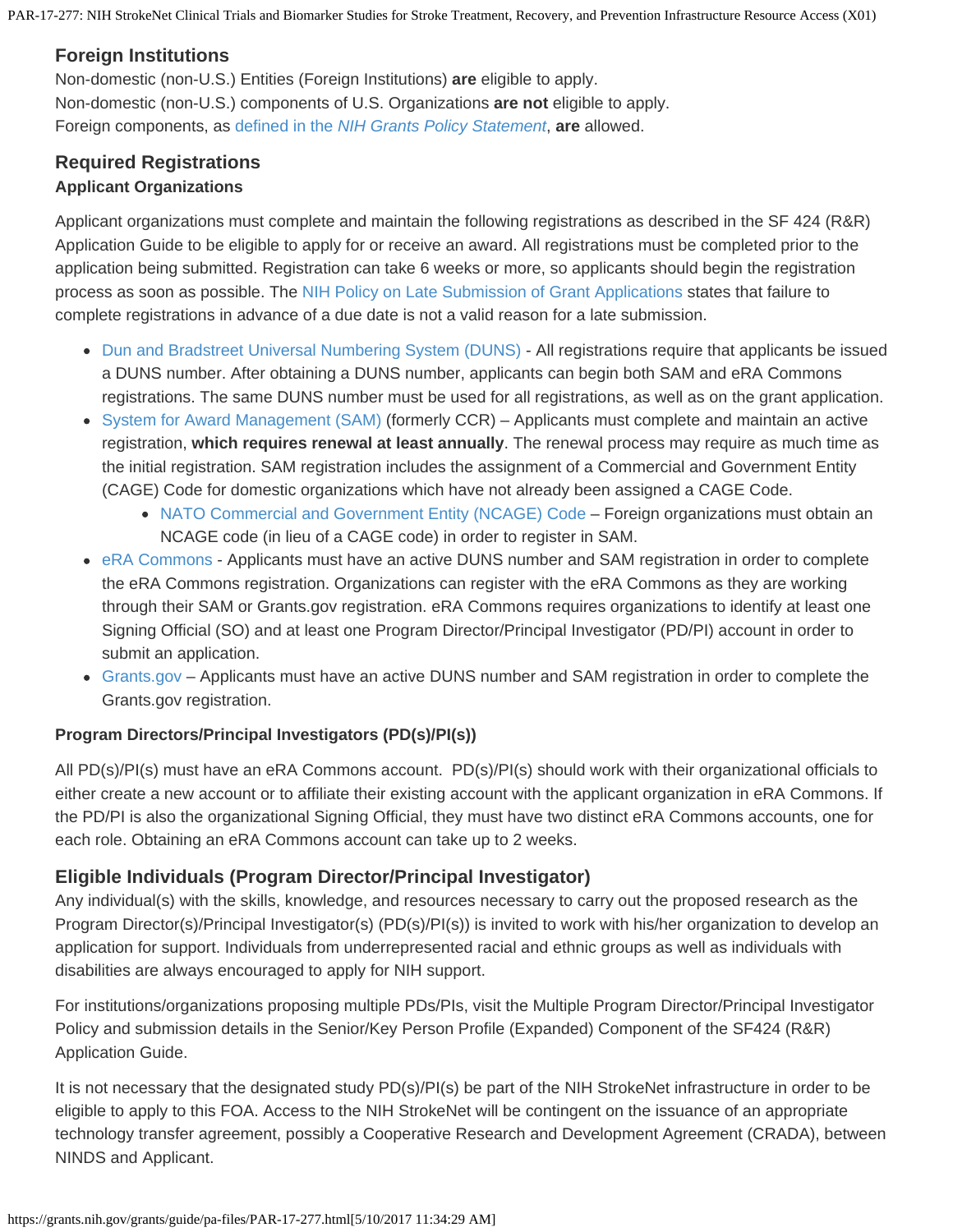# 2. Cost Sharing

This FOA does not require cost sharing as defined in the *[NIH](https://grants.nih.gov/grants/guide/url_redirect.htm?id=11126) [Grants Policy Statement](https://grants.nih.gov/grants/guide/url_redirect.htm?id=11126)*[.](https://grants.nih.gov/grants/guide/url_redirect.htm?id=11126)

# <span id="page-10-0"></span>3. Additional Information on Eligibility

## **Number of Applications**

Applicant organizations may submit more than one application, provided that each application is scientifically distinct.

The NIH will not accept duplicate or highly overlapping applications under review at the same time. This means that the NIH will not accept:

- A new (A0) application that is submitted before issuance of the summary statement from the review of an overlapping new (A0) or resubmission (A1) application.
- A resubmission (A1) application that is submitted before issuance of the summary statement from the review of the previous new (A0) application.
- An application that has substantial overlap with another application pending appeal of initial peer review (see [NOT-OD-11-101](https://grants.nih.gov/grants/guide/notice-files/NOT-OD-11-101.html)).

# <span id="page-10-1"></span>Section IV. Application and Submission Information

# 1. Requesting an Application Package

Buttons to access the online ASSIST system or to download application forms are available in [Part](#page-2-0) [1](#page-2-0) of this FOA. See your administrative office for instructions if you plan to use an institutional system-to-system solution.

# 2. Content and Form of Application Submission

It is critical that applicants follow the Research (R) Instructions in the [SF424](https://grants.nih.gov/grants/guide/url_redirect.htm?id=12000) [\(R&R\) Application Guide](https://grants.nih.gov/grants/guide/url_redirect.htm?id=12000), including [Supplemental](https://grants.nih.gov/grants/funding/424/SupplementalInstructions.pdf) [Grant Application Instructions](https://grants.nih.gov/grants/funding/424/SupplementalInstructions.pdf) except where instructed in this funding opportunity announcement to do otherwise. Conformance to the requirements in the Application Guide is required and strictly enforced. Applications that are out of compliance with these instructions may be delayed or not accepted for review.

For information on Application Submission and Receipt, visit [Frequently](https://grants.nih.gov/grants/guide/url_redirect.htm?id=41137) [Asked Questions – Application Guide,](https://grants.nih.gov/grants/guide/url_redirect.htm?id=41137) [Electronic Submission of Grant](https://grants.nih.gov/grants/guide/url_redirect.htm?id=41137) [Applications](https://grants.nih.gov/grants/guide/url_redirect.htm?id=41137).

## **Page Limitations**

All page limitations described in the SF424 Application Guide and the [Table of](https://grants.nih.gov/grants/guide/url_redirect.htm?id=11133) [Page Limits](https://grants.nih.gov/grants/guide/url_redirect.htm?id=11133) must be followed.

For this specific FOA, the Research Strategy section is limited to 12 pages.

#### **Instructions for Application Submission**

The following section supplements the instructions found in the SF424 (R&R) Application Guide and should be used for preparing an application to this FOA.

## **SF424(R&R) Cover**

All instructions in the SF424 (R&R) Application Guide must be followed.

**Total Federal Funds Requested:** Enter \$0.

**Total Federal & Non-Federal Funds:** \$0.

**Estimated Program Income:** Enter \$0

## **SF424(R&R) Project/Performance Site Locations**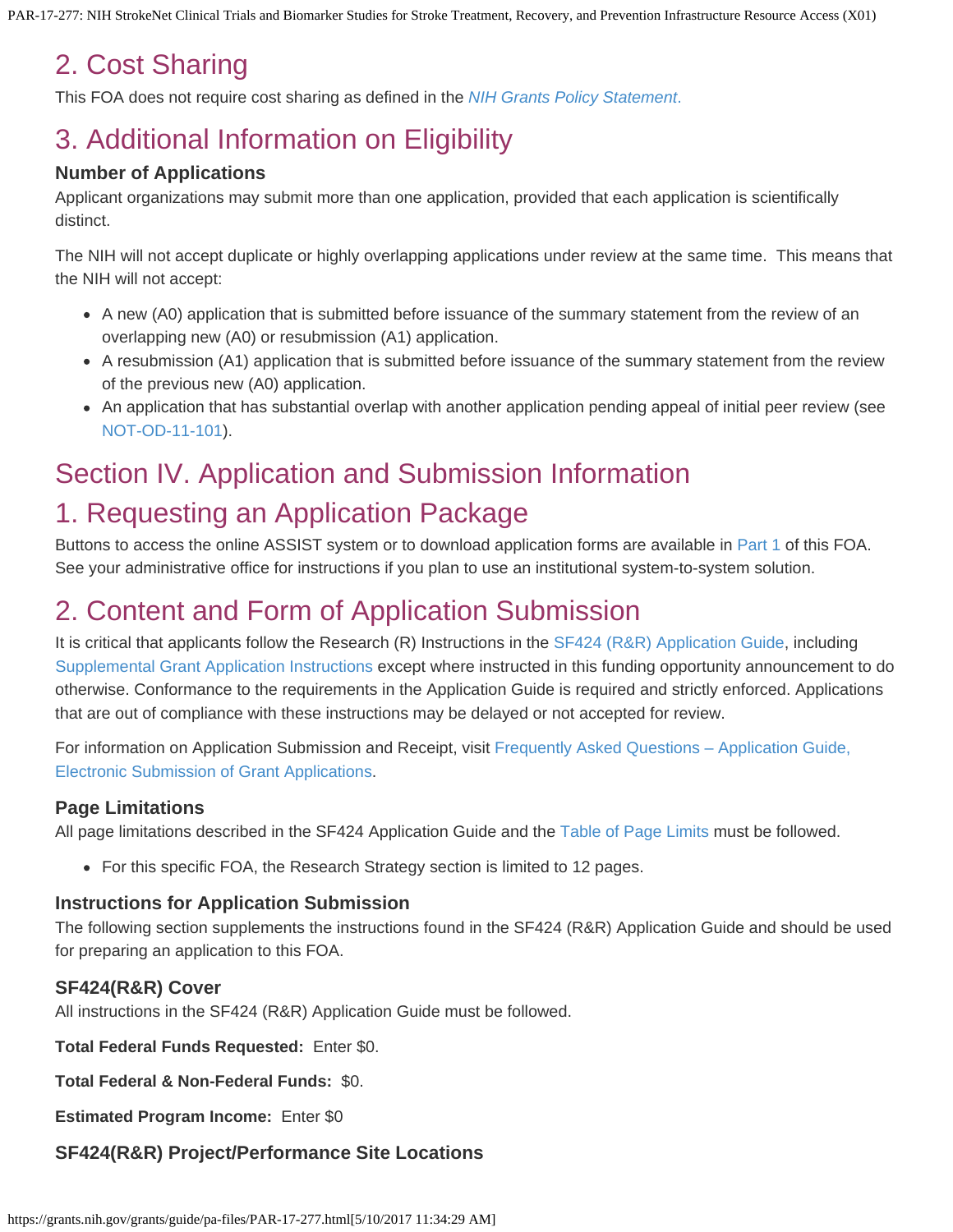All instructions in the SF424 (R&R) Application Guide must be followed.

## **SF424(R&R) Other Project Information**

All instructions in the SF424 (R&R) Application Guide must be followed.

## **SF424(R&R) Senior/Key Person Profile**

All instructions in the SF424 (R&R) Application Guide must be followed.

## **PHS 398 Cover Page Supplement**

All instructions in the SF424 (R&R) Application Guide must be followed.

## **PHS 398 Research Plan**

All instructions in the SF424 (R&R) Application Guide must be followed, with the following additional instructions:

**Specific Aims:** Applicants should describe the potential impact of the proposed research. The hypotheses and specific aims of the trial must be clearly and concisely stated. The primary and secondary outcomes to be measured must be defined. The inclusion of secondary aims should be justified by describing the importance of the supportive or explanatory data.

#### **Research Strategy:**

*Significance and Biological Relevance:* Applicants must state concisely the need, rationale, timeliness, and scientific relevance of the proposed study. It is particularly important that there be a discussion of how the trial will test the hypothesis proposed and how results of the trial (positive or negative) may be explained based on the biological action of the proposed intervention. The application must present an overview of the state of the science, current status of therapeutics for the disease, and relevance of the trial for stroke prevention, treatment, or recovery. The applicant should also identify other (industry or academic) current or planned trials that potentially overlap with the proposed study. The timeliness of the proposed study should be discussed in the application.

*Potential Impact of the trial*: Applicants should also include a description of the potential impact of the proposed research on clinical care - regardless of the results - and estimate the public health impact relative to the number of afflicted individuals in the U.S. and/or global population annually.

*Prior Studies and Rationale for Development:* Applicants should describe the full body of evidence being used to support the proposed study and comment on the justification for moving forward with this proposed clinical study. Proposed clinical trials must anchor their rationale in (1) an unmet medical need; (2) a plausible biological mechanism, as well as (3) preclinical (in vitro and/or in vivo) data and/or (4) early clinical data. Their individual weight should be carefully assessed in the specific context of the application at hand; the applicant is not required to provide support from all four areas. The major findings of the studies, whether preclinical or clinical, that led to the proposed clinical trial should provide a compelling rationale for the belief that the proposed intervention may be effective. Data from preclinical and pilot studies demonstrating the need for and the feasibility of the trial should be presented when available. While the NINDS recognizes that animal models for stroke prevention, treatment, and recovery may be of limited informative value, the applicant should specifically address the rigor of any animal studies being used as support [\(https://grants.nih.gov/grants/guide/notice-files/NOT-NS-11-023.html](https://grants.nih.gov/grants/guide/notice-files/NOT-NS-11-023.html)). Applications for drugs or biologics should provide compelling scientific evidence that the investigational agent and dose proposed for study will reach/act upon the designated target or that its mechanism of action is such that it is expected to be of benefit in ameliorating a specific aspect of the disease.

*Approach:* Applicants should provide a concise summary of the protocol including the following items below.

- A description and rationale for the selected trial design.
- A description of the study population and why it is an appropriate group to answer the question under study.
- A description and rationale for selection of the study outcomes and endpoints.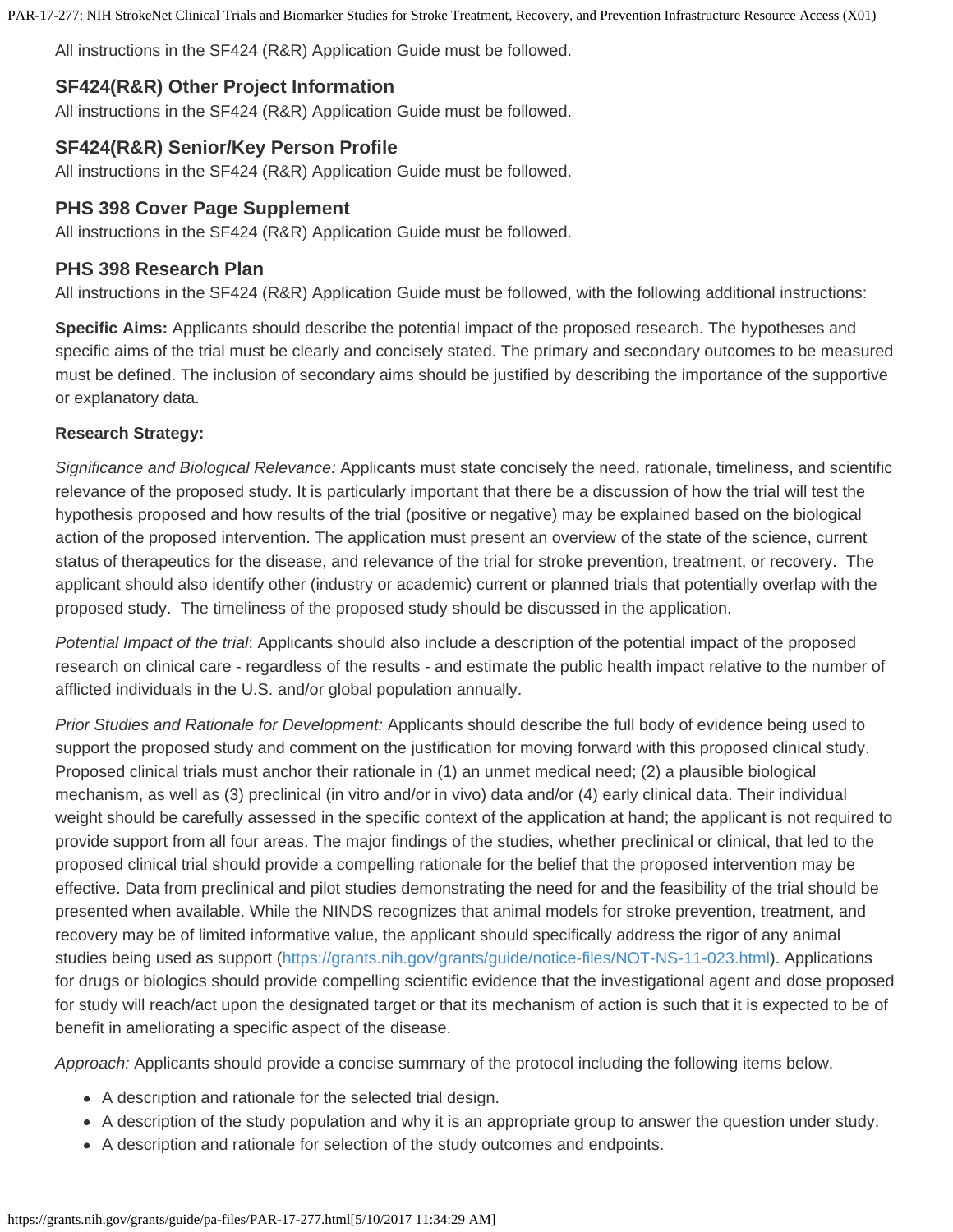A list of subject inclusion/exclusion criteria, or of group eligibility criteria for group-randomized trials.

- Subject recruitment and retention plans, including a discussion of the ability of sites to recruit and retain the proposed number of subjects, including women and minorities. Evidence should be provided that relevant stakeholders (e.g. potential subjects, referring and treating physicians, patient groups) have equipoise, view the question to be important and consider the study acceptable.
- For confirmatory (Phase 3) trials, a discussion of the evidence regarding whether clinically important sex/gender and race/ethnicity differences in the intervention effect are to be expected.
- Applicants must include a plan to enroll women and minorities. Considerations that may contribute to successful inclusion are appropriate site selection, patient- or community-engagement for the major elements of the project, use of focus groups to address barriers to inclusion, etc. Applicants should also include a discussion of how the gender and minority findings will be reported to the NINDS. For exploratory trial applications, investigators should consider including a section that addresses how the results in women and minorities will inform the design of the next steps.
- A description of the intervention to be tested and how it will be administered.
- A description of all assessments including clinical, laboratory, physiological, behavioral, patient-centered, or other outcomes addressing the primary and secondary research questions. Use of patient reported outcomes, including those available through PROMIS and NeuroQoL, as well as non-traditional data collection approaches (e.g., telephone, mobile devices or web-based systems) should be considered.
- A discussion regarding how the following resources for clinical research will be utilized, as applicable:
	- NeuroQOL [\(http://neuroqol.org](http://neuroqol.org/));
	- NIH Toolbox ([http://www.nihtoolbox.org\)](http://www.nihtoolbox.org/);
	- PROMIS [\(http://nihpromis.org](http://nihpromis.org/)); and
	- NINDS Common Data Elements [\(http://www.commondataelements.ninds.nih.gov](http://www.commondataelements.ninds.nih.gov/))
- A discussion of expected safety outcomes and approaches to monitoring for safety and adverse event reporting.
- A discussion of potential biases and/or challenges in the protocol and how they will be addressed.
- A discussion of how the study investigators will be kept blinded to treatment group-specific data during the course of the clinical trial. Applicants should describe how study statistical personnel will interact with the NDMC, who will be the blinded and un-blinded statisticians, etc.

For an exploratory trial of a drug, device or biologic, specific plans for the next steps of the therapy's development (such as a future efficacy trial) and proposed go/no-go criteria must be succinctly stated. For applications proposing to conduct a seamless Phase 2/3 trial, where data from subjects in Phase 2 are included in the analysis of Phase 3, a transition plan from the Phase 2 component to the Phase 3 component should be described and trial termination plans should be defined in the event that the results of Phase 2 do not support continuation to Phase 3.

Protection of Human Subjects: Assurance of the protection of human participants and the biohazard safety of employees (if applicable) must be provided for the overall study and for each clinical site. The applicant must discuss any issues which might lead to concern for the welfare of participants. Additionally, the human subjects section of the application must address data security measures and confidentiality.

Letters of Support: If there will be subcontracts or service agreements for personnel or facilities, include documentation of such commitments, co-signed by a business official and the investigator at the participating center.

If there are agreements with collaborating industry partners, include documentation of the agreements, co-signed by a business official and an appropriate official at the company.

If CTSA resources will be utilized, include letter of support from each site CTSA program officer concurring with the specific plan for using these resources.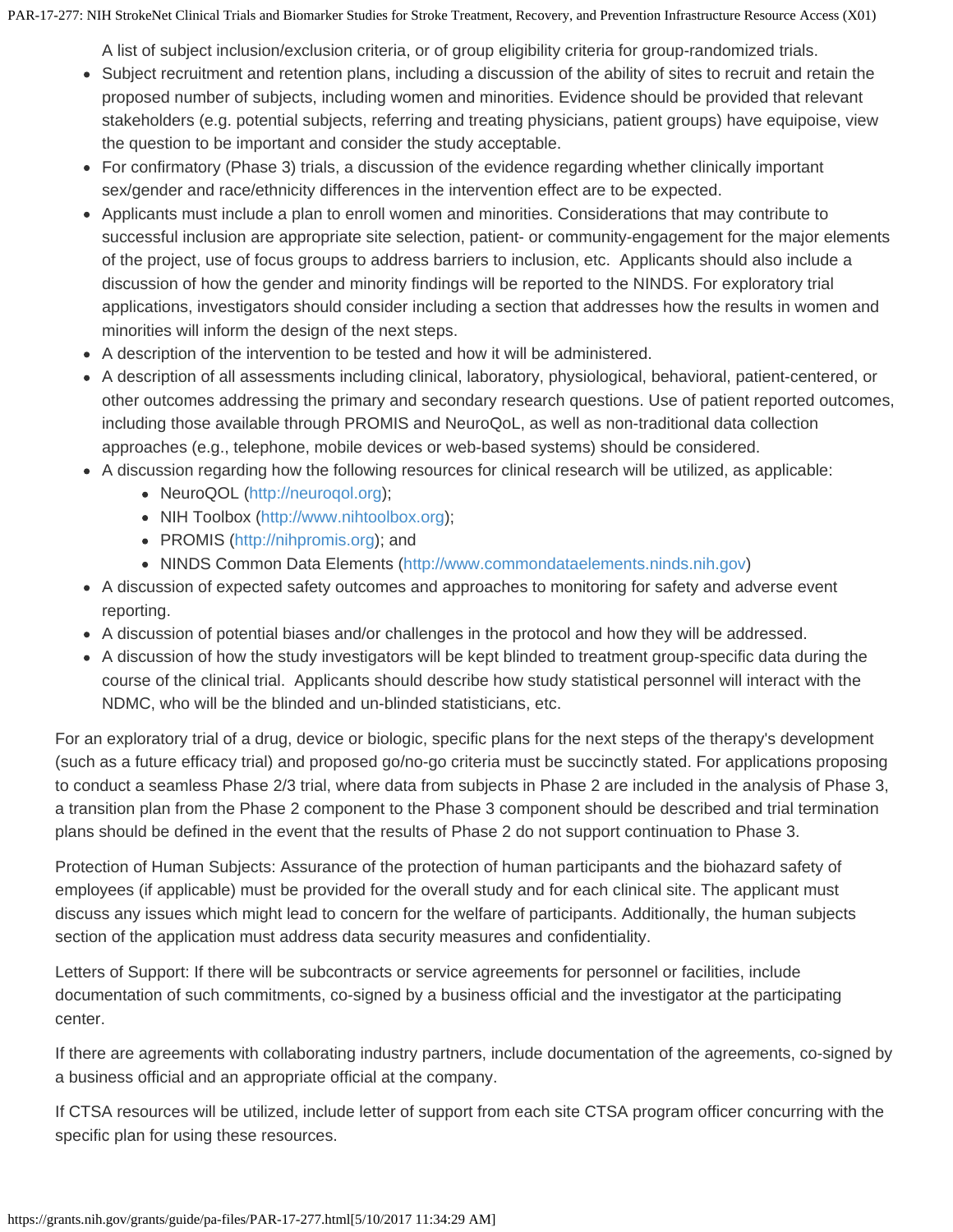If some trial costs are to be borne by sources other than NIH, include documentation of this support, signed by individuals who have the authority to make a commitment on behalf of the organization they represent.

Applicants are encouraged to include letters from patient organizations or other supporting documentation to show that patients were included as partners in the concept development and design of the trial.

**Resource Sharing Plan**: Individuals are required to comply with the instructions for the Resource Sharing Plans as provided in the SF424 (R&R) Application Guide, with the following modification:

- All applications, regardless of the amount of direct costs requested for any one year, should address a Data Sharing Plan in accordance with the NIH StrokeNet data sharing policies.
- Resource Sharing Plans (Data Sharing Plan, Sharing Model Organisms, and Genomic Data Sharing Policy) are expected when applicable.
- The National Institutes of Health (NIH) Policy on Dissemination of NIH-funded Clinical Trial Information establishes the expectation that all NIH-funded awardees and investigators conducting clinical trials, funded in whole or in part by the NIH, will ensure that their NIH-funded clinical trials are registered at, and that summary results information is submitted to, ClinicalTrials.gov for public posting (see NOT-OD-16-149 at <https://grants.nih.gov/grants/guide/notice-files/NOT-OD-16-149.html>). The purpose of the policy is to promote broad and responsible dissemination of information from NIH-funded clinical trials through ClinicalTrials.gov. Applicants must submit a plan for the dissemination of NIH-funded clinical trial information that will address how the expectations of this policy will be met.

### **Appendix:**

Do not use the Appendix to circumvent page limits. Follow all instructions for the Appendix as described in the SF424 (R&R) Application Guide.

## **PHS Inclusion Enrollment Report**

When conducting clinical research, follow all instructions for completing PHS Inclusion Enrollment Report as described in the SF424 (R&R) Application Guide.

# **PHS Assignment Request Form**

All instructions in the SF424 (R&R) Application Guide must be followed.

# **Foreign Institutions**

Foreign (non-U.S.) institutions must follow policies described in the *[NIH](https://grants.nih.gov/grants/guide/url_redirect.htm?id=11137) [Grants Policy Statement](https://grants.nih.gov/grants/guide/url_redirect.htm?id=11137)*, and procedures for foreign institutions described throughout the SF424 (R&R) Application Guide.

# 3. Unique Entity Identifier and System for Award Management (SAM)

See Part 1. Section III.1 for information regarding the requirement for obtaining a unique entity identifier and for completing and maintaining active registrations in System for Award Management (SAM), NATO Commercial and Government Entity (NCAGE) Code (if applicable), eRA Commons, and Grants.gov

# 4. Submission Dates and Times

[Part I. Overview Information](#page-0-1) contains information about Key Dates and times. Applicants are encouraged to submit applications before the due date to ensure they have time to make any application corrections that might be necessary for successful submission. When a submission date falls on a weekend or [Federal](http://www.opm.gov/Operating_Status_Schedules/fedhol/2010.asp) [holiday](http://www.opm.gov/Operating_Status_Schedules/fedhol/2010.asp), the application deadline is automatically extended to the next business day.

Organizations must submit applications to [Grants.gov](https://grants.nih.gov/grants/guide/url_redirect.htm?id=11128) (the online portal to find and apply for grants across all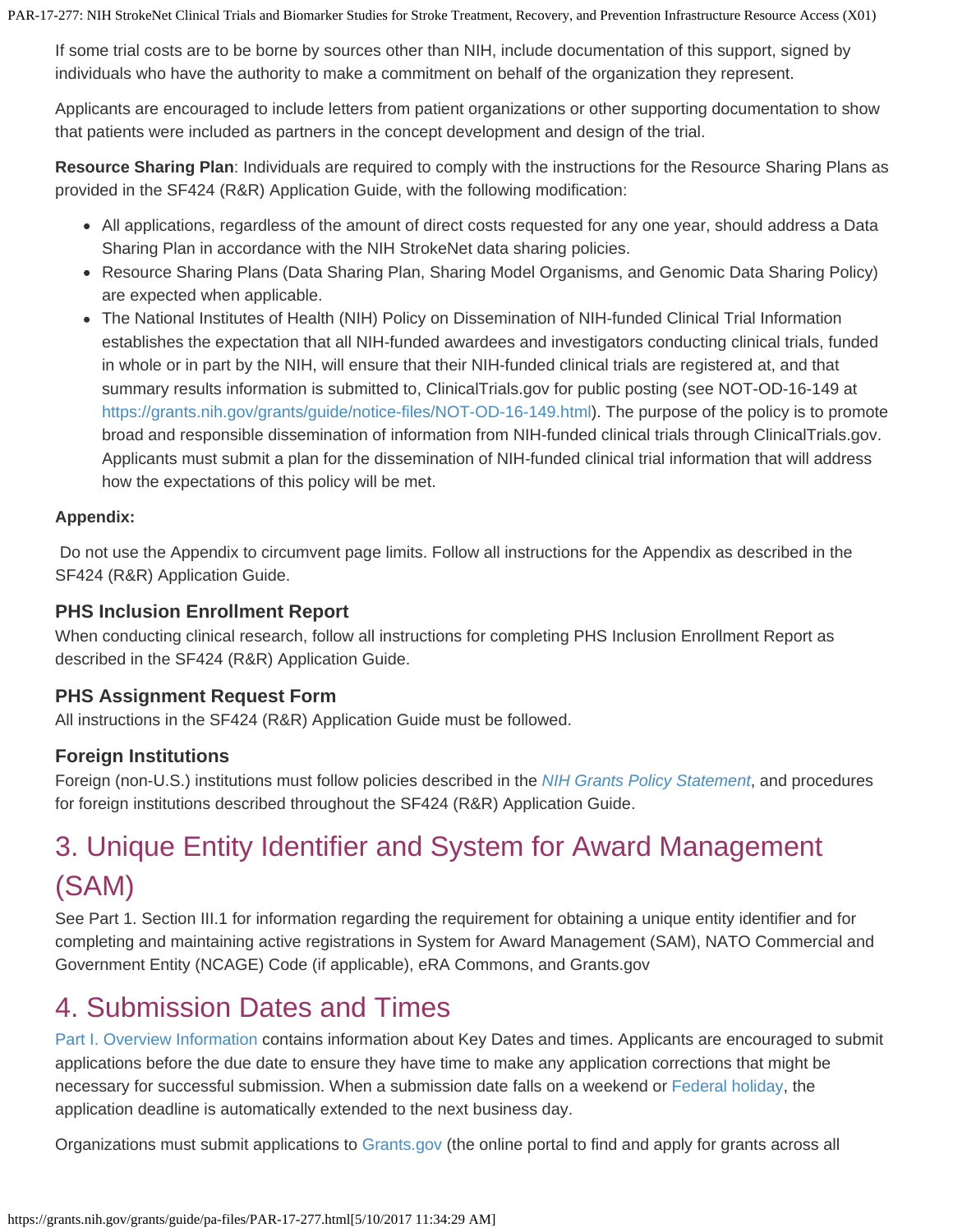Federal agencies). Applicants must then complete the submission process by tracking the status of the application in the [eRA Commons](https://grants.nih.gov/grants/guide/url_redirect.htm?id=11123), NIH's electronic system for grants administration. NIH and Grants.gov systems check the application against many of the application instructions upon submission. Errors must be corrected and a changed/corrected application must be submitted to Grants.gov on or before the application due date and time. If a Changed/Corrected application is submitted after the deadline, the application will be considered late. Applications that miss the due date and time are subjected to the NIH Policy on Late Application Submission.

#### **Applicants are responsible for viewing their application before the due date in the eRA Commons to ensure accurate and successful submission.**

Information on the submission process and a definition of on-time submission are provided in the SF424 (R&R) Application Guide.

# 5. Intergovernmental Review (E.O. 12372)

This initiative is not subject to [intergovernmental](https://grants.nih.gov/grants/guide/url_redirect.htm?id=11142) [review.](https://grants.nih.gov/grants/guide/url_redirect.htm?id=11142)

# <span id="page-14-0"></span>6. Funding Restrictions

All NIH awards are subject to the terms and conditions, cost principles, and other considerations described in the *[NIH](https://grants.nih.gov/grants/guide/url_redirect.htm?id=11120) [Grants Policy Statement](https://grants.nih.gov/grants/guide/url_redirect.htm?id=11120)*.

Pre-award costs are allowable only as described in the *[NIH](https://grants.nih.gov/grants/guide/url_redirect.htm?id=11143) [Grants Policy Statement](https://grants.nih.gov/grants/guide/url_redirect.htm?id=11143)*.

# 7. Other Submission Requirements and Information

Applications must be submitted electronically following the instructions described in the SF424 (R&R) Application Guide. Paper applications will not be accepted.

**Applicants must complete all required registrations before the application due date.** [Section](#page-8-0) [III. Eligibility](#page-8-0) [Information](#page-8-0) contains information about registration.

For assistance with your electronic application or for more information on the electronic submission process, visit [Applying](https://grants.nih.gov/grants/guide/url_redirect.htm?id=11144) [Electronically](https://grants.nih.gov/grants/guide/url_redirect.htm?id=11144). If you encounter a system issue beyond your control that threatens your ability to complete the submission process on-time, you must follow the [Guidelines](https://grants.nih.gov/grants/ElectronicReceipt/support.htm#guidelines) [for Applicants Experiencing System Issues](https://grants.nih.gov/grants/ElectronicReceipt/support.htm#guidelines). For assistance with application submission, contact the Application Submission Contacts in [Section VII](#page-21-0).

#### **Important reminders:**

All PD(s)/PI(s) must include their eRA Commons ID in the Credential field of the Senior/Key Person Profile Component of the SF424(R&R) Application Package**.** Failure to register in the Commons and to include a valid PD/PI Commons ID in the credential field will prevent the successful submission of an electronic application to NIH. See [Section III](#page-9-0) of this FOA for information on registration requirements.

The applicant organization must ensure that the DUNS number it provides on the application is the same number used in the organization's profile in the eRA Commons and for the System for Award Management. Additional information may be found in the SF424 (R&R) Application Guide.

See [more tips](https://grants.nih.gov/grants/guide/url_redirect.htm?id=11146) for avoiding common errors.

Upon receipt, applications will be evaluated for completeness and compliance with application instructions by the Center for Scientific Review, NIH. Applications that are incomplete or non-compliant will not be reviewed.

# **Post Submission Materials**

Applicants are required to follow the instructions for post-submission materials, as described in [the policy](https://grants.nih.gov/grants/guide/url_redirect.htm?id=82299).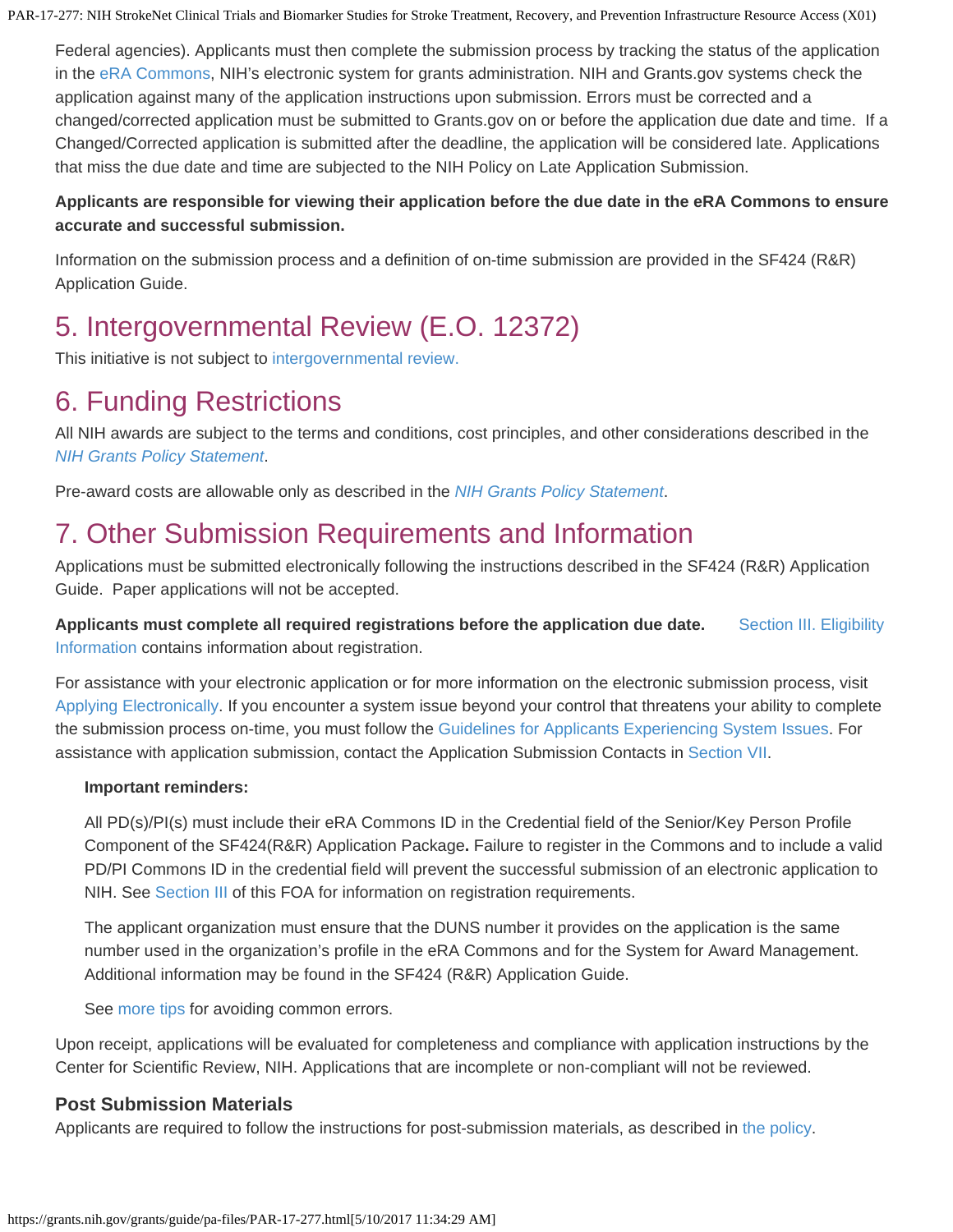# <span id="page-15-0"></span>Section V. Application Review Information

# <span id="page-15-1"></span>1. Criteria

Only the review criteria described below will be considered in the review process. As part of the [NIH mission](https://grants.nih.gov/grants/guide/url_redirect.htm?id=11149), all applications submitted to the NIH in support of biomedical and behavioral research are evaluated for scientific and technical merit through the NIH peer review system.

For this particular announcement, note the following:

1. The X01 Resource Access Program invites eligible institutions to seek access to NIH research resources, which are specified in each X01 FOA. This includes programs where institutions will request access to submit to the resource (e.g., high throughput screening assays) as well as programs where access to a specific NIH research resource is needed to conduct certain research. Important factors in the peer review of X01 applications are the need for, and potential benefit of, gaining access to the resource, specifications for any assays proposed, and timelines for completion and plans for follow-on studies.

2. Approved projects will be implemented through the NIH StrokeNet infrastructure and will make use of previously approved sites, resources, and investigators at the NIH StrokeNet NCC, NDMC, and RCC's and their satellite stroke centers. Timing and initiation of projects approved by peer review and Council will be determined by the NINDS with input from the NIH StrokeNet leadership as necessary in order to assure that studies can be conducted within the proposed timeline included in the research plan of the application. Prioritization of trials to be conducted in the network will be determined based on factors including infrastructure capacity as well as availability of patient populations considering current ongoing trials within the network.

3. Participant Enrollment: The NIH StrokeNet includes a strong, flexible consortium of sites with capacity to implement trials. Trial enrollment will be overseen by the consortium.

4. Environment: The NIH StrokeNet infrastructure (NCC, NDMC and RCCs) was selected following peer review to provide an optimal environment and mechanism for conducting relevant projects, including centralized clinical trial management, data management, and oversight of activities at clinical centers.

5. Investigators: For NIH StrokeNet projects, the PD(s)/PI(s) will work closely with the NIH StrokeNet investigators, who have been selected for their experience and training in stroke clinical research. While some applicants will be relatively junior in their careers, the NIH StrokeNet provides a cadre of experienced clinical trial experts who can ensure high quality implementation and oversight of studies. The PD(s)/PI(s) therefore do not need to bring as much clinical research experience as they would have to bring to a non-NIH StrokeNet project.

6. Applications will be evaluated from two separate perspectives with an initial focus on the scientific rationale/premise and clinical need of the study. Proposed clinical trials must anchor their rationale in (1) an unmet medical need; (2) a plausible biological mechanism; (3) preclinical (in vitro and/or in vivo) data; and/or (4) early clinical data. Their individual weight should be carefully assessed in the specific context of the application at hand; the applicant is not required to provide support from all four areas. Assessment of the overall impact will include the evaluation of the experimental design and all of the review criteria described below.

# **Overall Impact**

Reviewers will provide an overall impact score to reflect their assessment of the likelihood for the project to exert a sustained, powerful influence on the research field(s) involved, in consideration of the following review criteria and additional review criteria (as applicable for the project proposed).

## **Scored Review Criteria**

Reviewers will consider each of the review criteria below in the determination of scientific merit, and give a separate score for each. An application does not need to be strong in all categories to be judged likely to have major scientific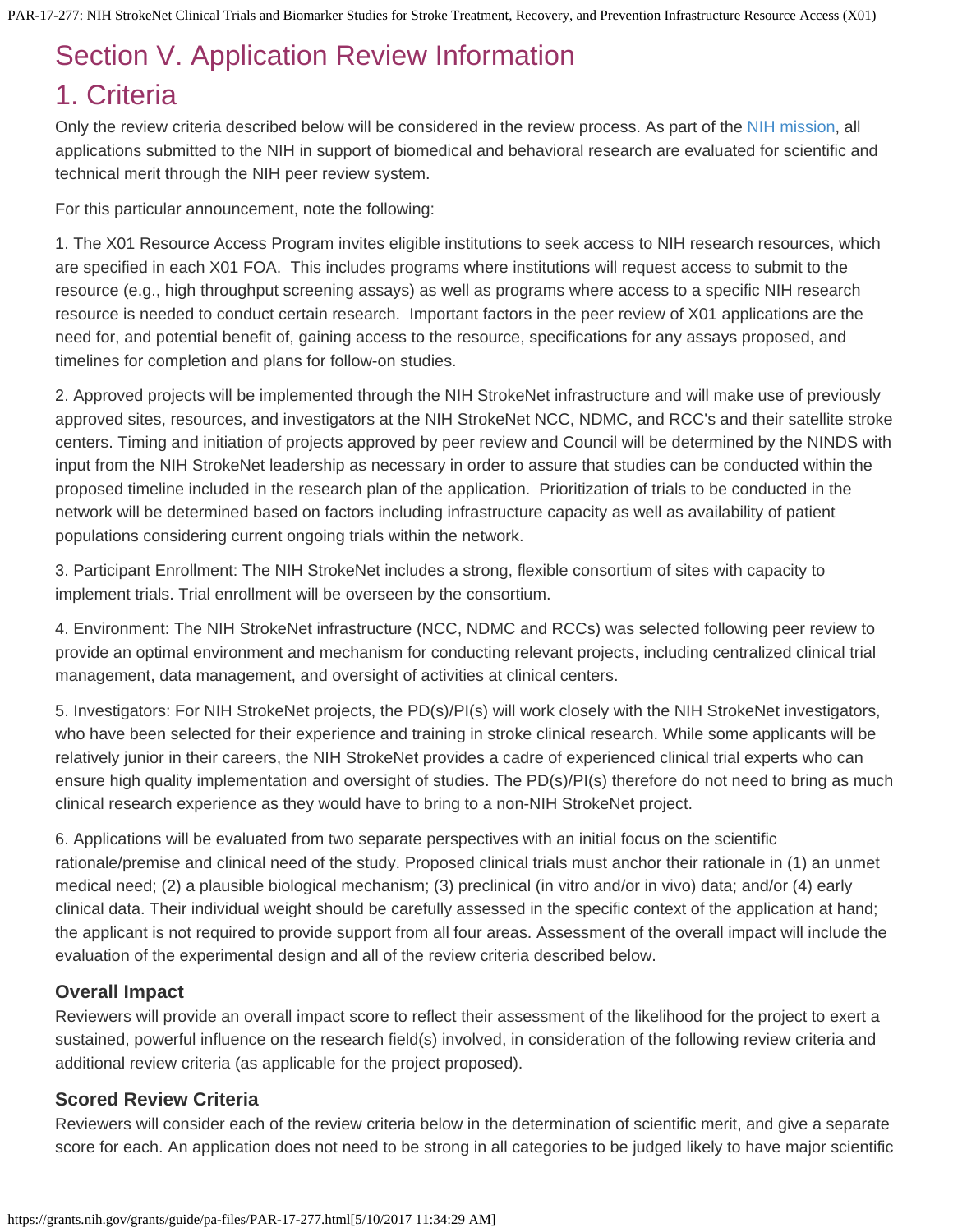impact. For example, a project that by its nature is not innovative may be essential to advance a field.

#### **Significance**

Does the project address an important problem or a critical barrier to progress in the field? Is there a strong scientific premise for the project? If the aims of the project are achieved, how will scientific knowledge, technical capability, and/or clinical practice be improved? How will successful completion of the aims change the concepts, methods, technologies, treatments, services, or preventative interventions that drive this field?

How adequate and scientifically rigorous is the body of preclinical or clinical research supporting the study rationale? How compelling is the justification for the development of the proposed intervention in terms of potential advances in clinical practice, public health, and/or patient quality of life? How convincing is the evidence that equipoise exists in the medical and patient communities and the intervention is ready for clinical development?

What is the potential of the trial to advance the field as related to clinical practice, public health, unmet medical need, and/or patient quality of life even if (a) the proposed study design, methods, and intervention are not innovative, or (b) the results of the trial are negative? How would the intervention or treatment approach affect management and care of stroke patients? How would the project advance the field regardless of its outcome?

For exploratory trials, biomarker studies, or clinical endpoint studies, evaluate whether the proposed project is likely to yield the answers needed to proceed to the next step in developing the intervention. Is it clear why the proposed study is essential to inform the design and implementation of a subsequent efficacy trial, or enable a "go/no-go" decision regarding further clinical development of the intervention?

For confirmatory trials, assess whether there is a sufficient body of preclinical and/or clinical research of high scientific rigor to support the study rationale and whether the intervention is ready for Phase 3 evaluation. Is the proposed intervention justified in terms of potential advances in clinical practice, public health, and/or patient quality of life? Is there evidence of equipoise in the medical and patient communities? Are there any ethical concerns?

#### **Investigator(s)**

Are the PD(s)/PI(s), collaborators, and other researchers well suited to the project? If Early Stage Investigators or New Investigators, or in the early stages of independent careers, do they have appropriate experience and training? If established, have they demonstrated an ongoing record of accomplishments that have advanced their field(s)? If the project is collaborative or multi-PD/PI, do the investigators have complementary and integrated expertise; are their leadership approach, governance and organizational structure appropriate for the project? Evaluate whether the PDs)/PI(s) of the project is/are well-positioned to provide scientific leadership to the proposed study while collaborating with the NIH StrokeNet NCC, NDMC, and RCC investigators.

#### **Innovation**

Does the application challenge and seek to shift current research or clinical practice paradigms by utilizing novel theoretical concepts, approaches or methodologies, instrumentation, or interventions? Are the concepts, approaches or methodologies, instrumentation, or interventions novel to one field of research or novel in a broad sense? Is a refinement, improvement, or new application of theoretical concepts, approaches or methodologies, instrumentation, or interventions proposed?

Assess the extent to which the proposed study has the potential to advance the field (e.g., by evaluating a new target mechanism, or by advancing the validation of a biological or clinical outcome) even if (a) the proposed study design, methods, and intervention are not innovative, and/or (b) the results of the trial indicate that further clinical development of the intervention is unwarranted.

#### **Approach**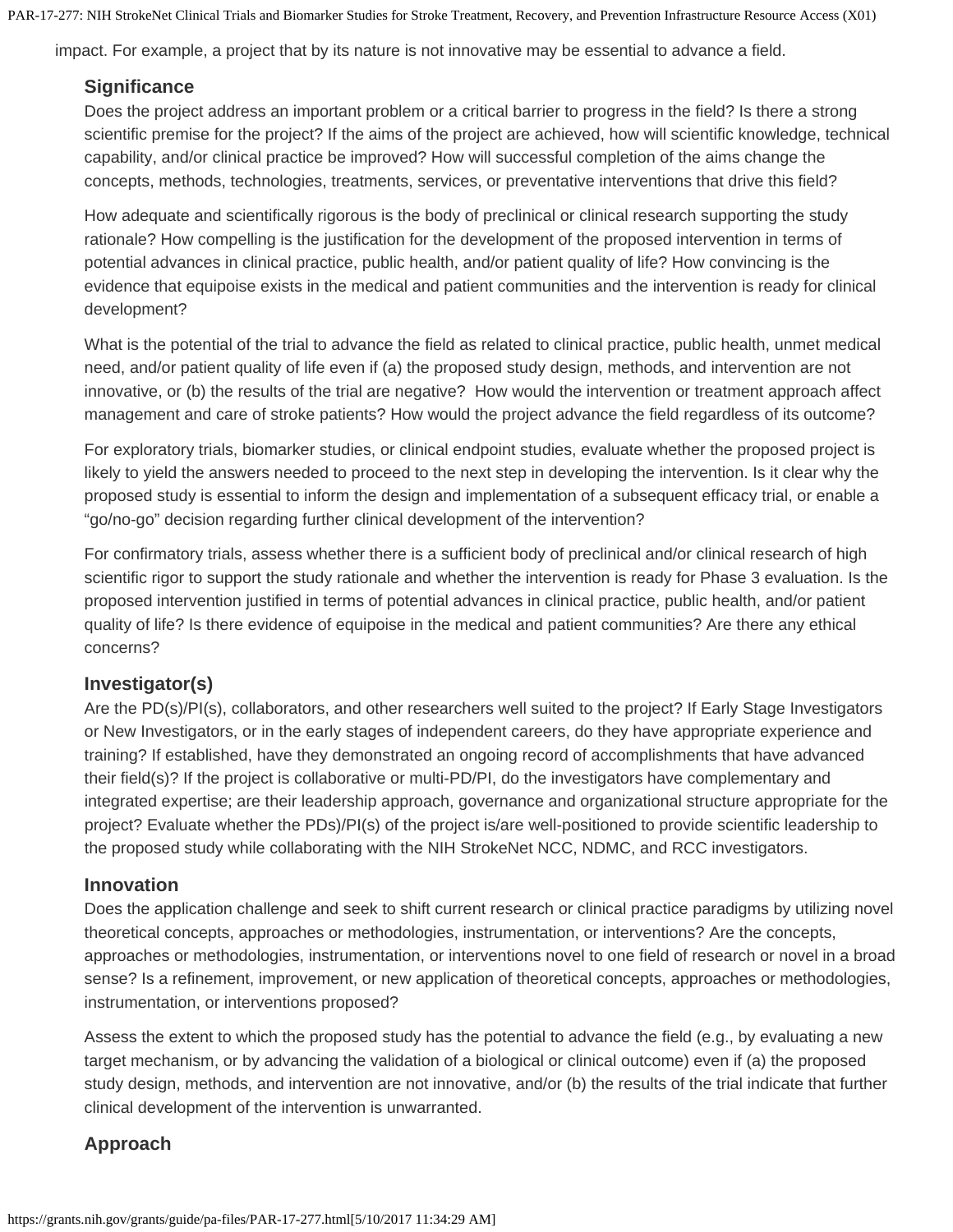Are the overall strategy, methodology, and analyses well-reasoned and appropriate to accomplish the specific aims of the project? Have the investigators presented strategies to ensure a robust and unbiased approach, as appropriate for the work proposed? Are potential problems, alternative strategies, and benchmarks for success presented? If the project is in the early stages of development, will the strategy establish feasibility and will particularly risky aspects be managed? Have the investigators presented adequate plans to address relevant biological variables, such as sex, for studies in vertebrate animals or human subjects?

How appropriate are the primary and secondary outcome measures? How appropriate are the eligibility criteria, randomization plan (if applicable), methods of blinding, sample size, study power, data management plans, and plans for training of site personnel?

How appropriate is the proposed plan for inclusion or exclusion of sex/gender and racial/ethnic groups for the scientific objectives of the trial? How appropriate are the plans for subject outreach, recruitment, retention and follow-up?

How appropriate are the milestones? How likely is the trial to be completed within the project period?

How adequate are the study documents (e.g., protocol, consent, investigator's brochure) to allowing the implementation of a high quality study? Do the study documents comply with Good Clinical Practice (GCP)?

How well does the project leverage the use of existing NIH tools, NINDS networks, and/or other resources?

If the project involves human subjects and/or NIH-defined clinical research, are the plans to address 1) the protection of human subjects from research risks, and 2) inclusion (or exclusion) of individuals on the basis of sex/gender, race, and ethnicity, as well as the inclusion or exclusion of children, justified in terms of the scientific goals and research strategy proposed?

### **Environment**

Will the scientific environment in which the work will be done contribute to the probability of success? Are the institutional support, equipment and other physical resources available to the investigators adequate for the project proposed? Will the project benefit from unique features of the scientific environment, subject populations, or collaborative arrangements?

While the NIH StrokeNet environment has already undergone peer review and is fully established, the following issues should be considered with respect to each application: Have the sites provided adequate or reasonable estimates of the number of patients that they expect to be able to enroll? Does this project include a partnership with the private sector (e.g. patient groups and/or industry), and if so, have agreements with proposed partners been established? Have any foreign organizations involved in the proposed study documented the compatibility of their data collection methods with U.S. data collection methods? Is there evidence that the study drug or device will be available in sufficient quantities to ensure feasibility of the project? Are substantive letters of support or other documentation provided to assure commitment of subcontractors, consultants, and/or service agreements for personnel and facilities?

## **Additional Review Criteria**

As applicable for the project proposed, reviewers will evaluate the following additional items while determining scientific and technical merit, and in providing an overall impact score, but will not give separate scores for these items.

## **Protections for Human Subjects**

For research that involves human subjects but does not involve one of the six categories of research that are exempt under 45 CFR Part 46, the committee will evaluate the justification for involvement of human subjects and the proposed protections from research risk relating to their participation according to the following five review criteria: 1) risk to subjects, 2) adequacy of protection against risks, 3) potential benefits to the subjects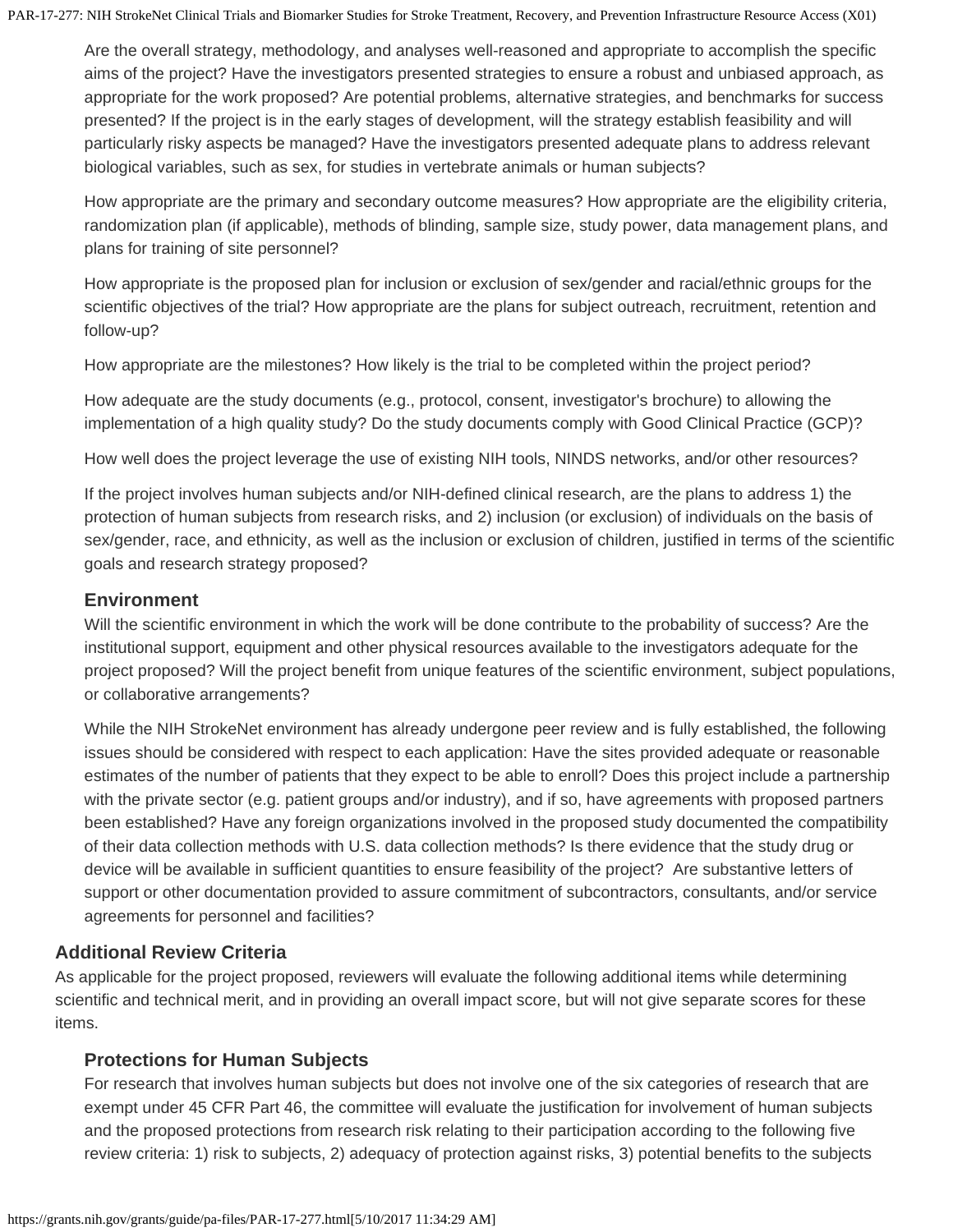and others, 4) importance of the knowledge to be gained, and 5) data and safety monitoring for clinical trials.

For research that involves human subjects and meets the criteria for one or more of the six categories of research that are exempt under 45 CFR Part 46, the committee will evaluate: 1) the justification for the exemption, 2) human subjects involvement and characteristics, and 3) sources of materials. For additional information on review of the Human Subjects section, please refer to the [Guidelines for the Review of Human](https://grants.nih.gov/grants/guide/url_redirect.htm?id=11175) [Subjects](https://grants.nih.gov/grants/guide/url_redirect.htm?id=11175).

#### **Inclusion of Women, Minorities, and Children**

When the proposed project involves human subjects and/or NIH-defined clinical research, the committee will evaluate the proposed plans for the inclusion (or exclusion) of individuals on the basis of sex/gender, race, and ethnicity, as well as the inclusion (or exclusion) of children to determine if it is justified in terms of the scientific goals and research strategy proposed. For additional information on review of the Inclusion section, please refer to the [Guidelines for the Review of Inclusion](https://grants.nih.gov/grants/guide/url_redirect.htm?id=11174) [in Clinical Research](https://grants.nih.gov/grants/guide/url_redirect.htm?id=11174).

#### **Vertebrate Animals**

The committee will evaluate the involvement of live vertebrate animals as part of the scientific assessment according to the following criteria: (1) description of proposed procedures involving animals, including species, strains, ages, sex, and total number to be used; (2) justifications for the use of animals versus alternative models and for the appropriateness of the species proposed; (3) interventions to minimize discomfort, distress, pain and injury; and (4) justification for euthanasia method if NOT consistent with the AVMA Guidelines for the Euthanasia of Animals. Reviewers will assess the use of chimpanzees as they would any other application proposing the use of vertebrate animals. For additional information on review of the Vertebrate Animals section, please refer to the [Worksheet](https://grants.nih.gov/grants/guide/url_redirect.htm?id=11150) [for Review of the Vertebrate Animal Section](https://grants.nih.gov/grants/guide/url_redirect.htm?id=11150).

#### **Biohazards**

Reviewers will assess whether materials or procedures proposed are potentially hazardous to research personnel and/or the environment, and if needed, determine whether adequate protection is proposed.

#### **Resubmissions**

For Resubmissions, the committee will evaluate the application as now presented, taking into consideration the responses to comments from the previous scientific review group and changes made to the project.

#### **Renewals**

For Renewals, the committee will consider the progress made in the last funding period.

#### **Revisions**

Not Applicable.

#### **Additional Review Considerations**

As applicable for the project proposed, reviewers will consider each of the following items, but will not give scores for these items, and should not consider them in providing an overall impact score.

#### **Applications from Foreign Organizations**

Reviewers will assess whether the project presents special opportunities for furthering research programs through the use of unusual talent, resources, populations, or environmental conditions that exist in other countries and either are not readily available in the United States or augment existing U.S. resources.

#### **Select Agent Research**

Reviewers will assess the information provided in this section of the application, including 1) the Select Agent(s) to be used in the proposed research, 2) the registration status of all entities where Select Agent(s) will be used, 3) the procedures that will be used to monitor possession use and transfer of Select Agent(s), and 4) plans for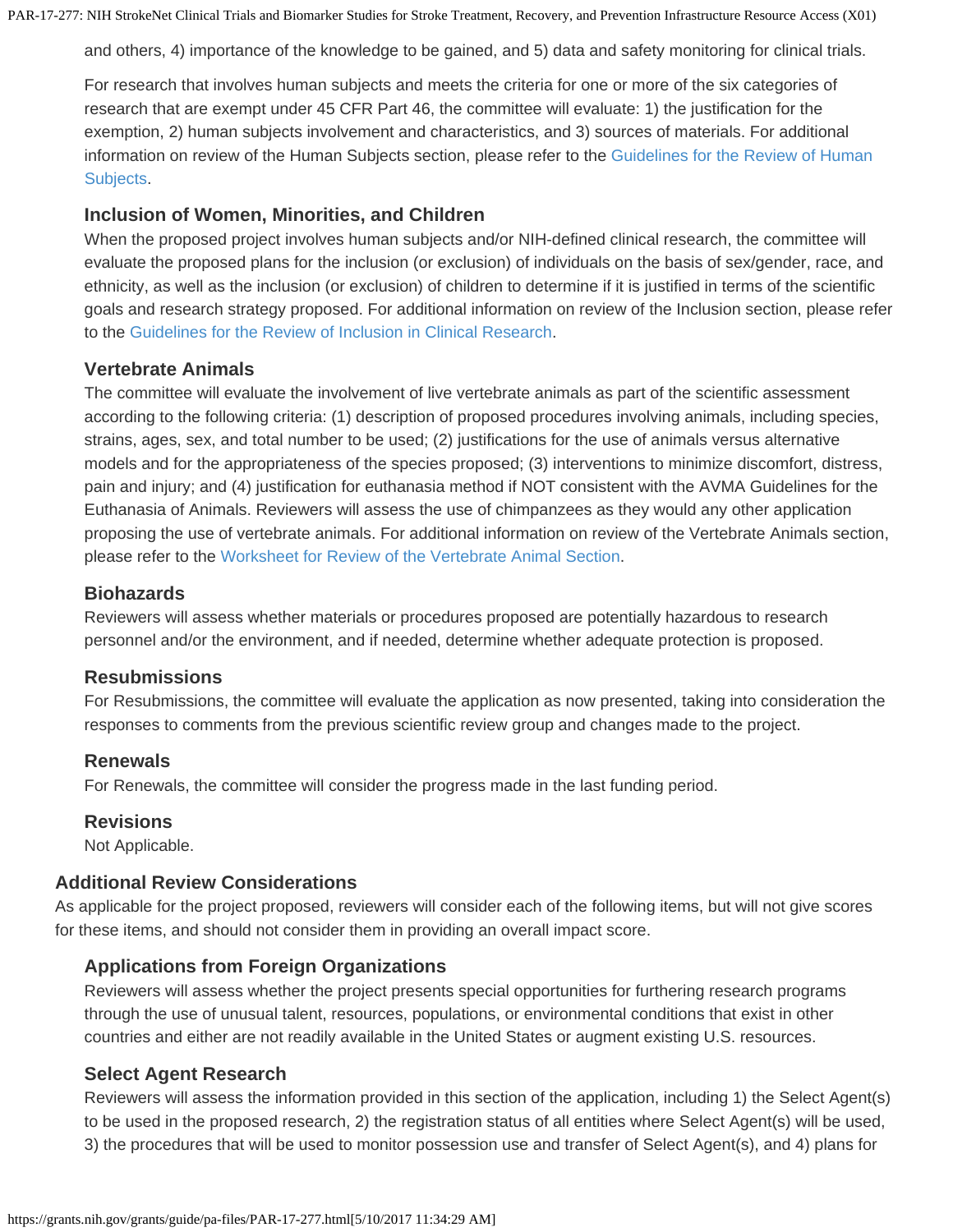appropriate biosafety, biocontainment, and security of the Select Agent(s).

### **Resource Sharing Plans**

Reviewers will comment on whether the following Resource Sharing Plans, or the rationale for not sharing the following types of resources, are reasonable: (1) [Data](https://grants.nih.gov/grants/guide/url_redirect.htm?id=11151) [Sharing Plan](https://grants.nih.gov/grants/guide/url_redirect.htm?id=11151); (2) [Sharing](https://grants.nih.gov/grants/guide/url_redirect.htm?id=11152) [Model Organisms](https://grants.nih.gov/grants/guide/url_redirect.htm?id=11152); and (3) [Genomic Data Sharing Plan \(GDS\)](https://grants.nih.gov/grants/guide/url_redirect.htm?id=11153).

### **Authentication of Key Biological and/or Chemical Resources:**

For projects involving key biological and/or chemical resources, reviewers will comment on the brief plans proposed for identifying and ensuring the validity of those resources.

## **Budget and Period of Support**

Reviewers will consider whether the budget and the requested period of support are fully justified and reasonable in relation to the proposed research.

# 2. Review and Selection Process

Applications will be evaluated for scientific and technical merit by (an) appropriate Scientific Review Group(s) convened by NINDS, in accordance with [NIH peer](https://grants.nih.gov/grants/guide/url_redirect.htm?id=11154) [review policy and procedures](https://grants.nih.gov/grants/guide/url_redirect.htm?id=11154), using the stated [review](#page-15-1) [criteria.](#page-15-1) Assignment to a Scientific Review Group will be shown in the eRA Commons.

As part of the scientific peer review, all applications:

- May undergo a selection process in which only those applications deemed to have the highest scientific and technical merit (generally the top half of applications under review) will be discussed and assigned an overall impact score.
- Will receive a written critique.

Applications will be assigned on the basis of established PHS referral guidelines to the appropriate NIH Institute or Center. Applications will compete for available funds with all other recommended applications . Following initial peer review, recommended applications will receive a second level of review by the NINDS National Advisory Council. The following will be considered in making funding decisions:

- Scientific and technical merit of the proposed project as determined by scientific peer review.
- Availability of funds.
- Relevance of the proposed project to program priorities.

# 3. Anticipated Announcement and Award Dates

After the peer review of the application is completed, the PD/PI will be able to access his or her Summary Statement (written critique) via the [eRA](https://grants.nih.gov/grants/guide/url_redirect.htm?id=11123) [Commons](https://grants.nih.gov/grants/guide/url_redirect.htm?id=11123). Refer to Part 1 for dates for peer review, advisory council review, and earliest start date.

Information regarding the disposition of applications is available in the *[NIH](https://grants.nih.gov/grants/guide/url_redirect.htm?id=11156) [Grants Policy Statement](https://grants.nih.gov/grants/guide/url_redirect.htm?id=11156)*.

# <span id="page-19-0"></span>Section VI. Award Administration Information

# 1. Award Notices

If the application is under consideration for funding, NIH will request "just-in-time" information from the applicant as described in the *[NIH](https://grants.nih.gov/grants/guide/url_redirect.htm?id=11157) [Grants Policy Statement](https://grants.nih.gov/grants/guide/url_redirect.htm?id=11157)*.

A formal notification in the form of a Notice of Award (NoA) will be provided to the applicant organization for successful applications. The NoA signed by the grants management officer is the authorizing document and will be sent via email to the grantee's business official.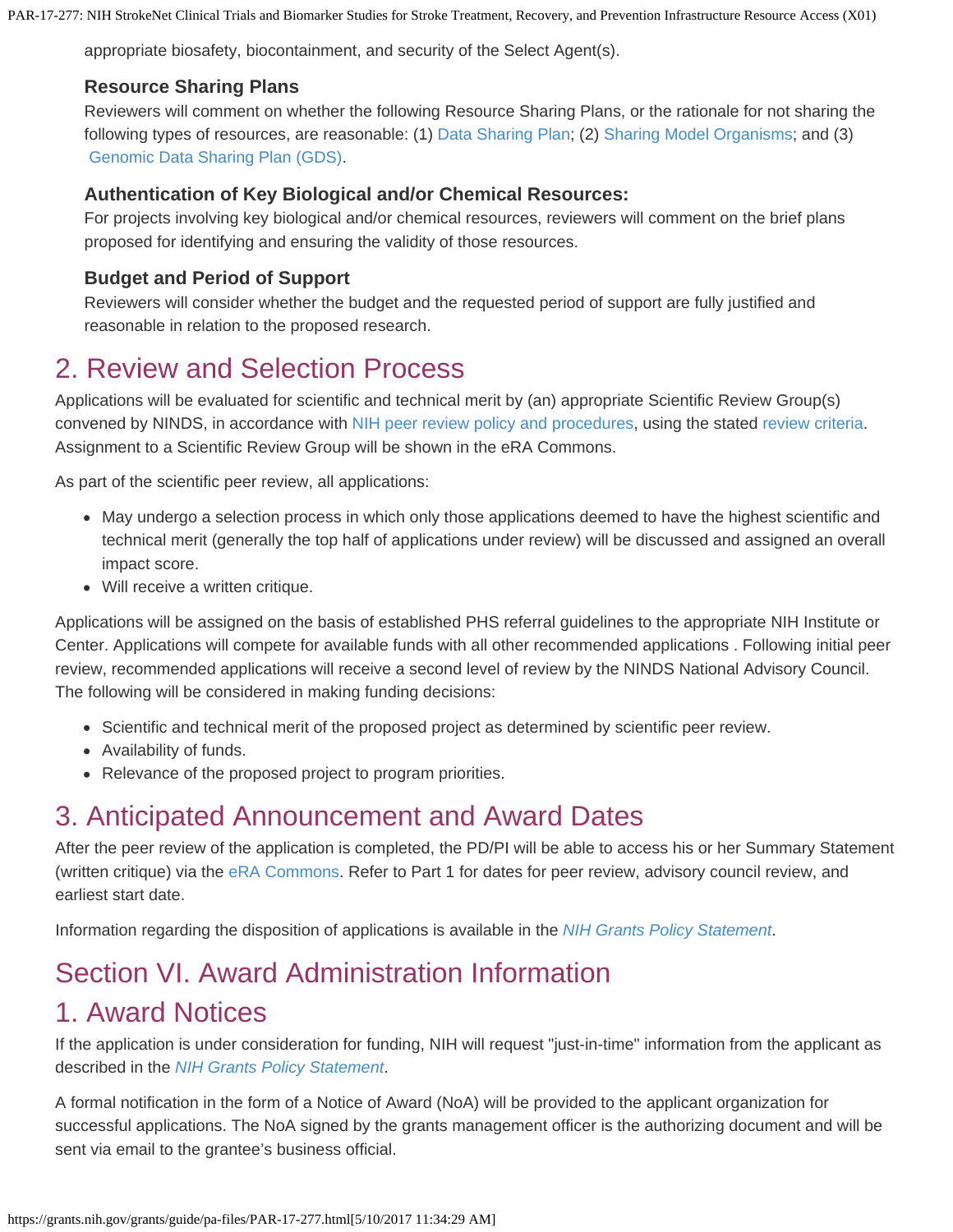Awardees must comply with any funding restrictions described in [Section IV.5. Funding Restrictions](#page-14-0). Selection of an application for award is not an authorization to begin performance. Any costs incurred before receipt of the NoA are at the recipient's risk. These costs may be reimbursed only to the extent considered allowable pre-award costs.

Any application awarded in response to this FOA will be subject to terms and conditions found on the [Award](https://grants.nih.gov/grants/guide/url_redirect.htm?id=11158) [Conditions and Information for NIH Grants](https://grants.nih.gov/grants/guide/url_redirect.htm?id=11158) website. This includes any recent legislation and policy applicable to awards that is highlighted on this website.

# 2. Administrative and National Policy Requirements

All NIH grant and cooperative agreement awards include the *[NIH](https://grants.nih.gov/grants/guide/url_redirect.htm?id=11120) [Grants Policy Statement](https://grants.nih.gov/grants/guide/url_redirect.htm?id=11120)* as part of the NoA. For these terms of award, see the *[NIH](https://grants.nih.gov/grants/guide/url_redirect.htm?id=11157) [Grants Policy Statement](https://grants.nih.gov/grants/guide/url_redirect.htm?id=11157)* [Part II: Terms and Conditions of NIH Grant Awards,](https://grants.nih.gov/grants/guide/url_redirect.htm?id=11157) [Subpart A: General](https://grants.nih.gov/grants/guide/url_redirect.htm?id=11157) and [Part II:](https://grants.nih.gov/grants/guide/url_redirect.htm?id=11159) [Terms and Conditions of NIH Grant Awards, Subpart B: Terms and Conditions for](https://grants.nih.gov/grants/guide/url_redirect.htm?id=11159) [Specific Types of Grants, Grantees, and Activities.](https://grants.nih.gov/grants/guide/url_redirect.htm?id=11159) More information is provided at [Award](https://grants.nih.gov/grants/guide/url_redirect.htm?id=11158) [Conditions and](https://grants.nih.gov/grants/guide/url_redirect.htm?id=11158) [Information for NIH Grants.](https://grants.nih.gov/grants/guide/url_redirect.htm?id=11158)

Recipients of federal financial assistance (FFA) from HHS must administer their programs in compliance with federal civil rights law. This means that recipients of HHS funds must ensure equal access to their programs without regard to a person's race, color, national origin, disability, age and, in some circumstances, sex and religion. This includes ensuring your programs are accessible to persons with limited English proficiency. HHS recognizes that research projects are often limited in scope for many reasons that are nondiscriminatory, such as the principal investigator's scientific interest, funding limitations, recruitment requirements, and other considerations. Thus, criteria in research protocols that target or exclude certain populations are warranted where nondiscriminatory justifications establish that such criteria are appropriate with respect to the health or safety of the subjects, the scientific study design, or the purpose of the research.

For additional guidance regarding how the provisions apply to NIH grant programs, please contact the Scientific/Research Contact that is identified in Section VII under Agency Contacts of this FOA. HHS provides general guidance to recipients of FFA on meeting their legal obligation to take reasonable steps to provide meaningful access to their programs by persons with limited English proficiency. Please see http://www.hhs.gov/ocr/civilrights/resources/laws/revisedlep.html. The HHS Office for Civil Rights also provides guidance on complying with civil rights laws enforced by HHS. Please see

[http://www.hhs.gov/ocr/civilrights/understanding/section1557/index.html;](http://www.hhs.gov/ocr/civilrights/understanding/section1557/index.html) and

<http://www.hhs.gov/ocr/civilrights/understanding/index.html>. Recipients of FFA also have specific legal obligations for serving qualified individuals with disabilities. Please see

<http://www.hhs.gov/ocr/civilrights/understanding/disability/index.html>. Please contact the HHS Office for Civil Rights for more information about obligations and prohibitions under federal civil rights laws at

<http://www.hhs.gov/ocr/office/about/rgn-hqaddresses.html>or call 1-800-368-1019 or TDD 1-800-537-7697. Also note it is an HHS Departmental goal to ensure access to quality, culturally competent care, including long-term services and supports, for vulnerable populations. For further guidance on providing culturally and linguistically appropriate services, recipients should review the National Standards for Culturally and Linguistically Appropriate Services in Health and Health Care at<http://minorityhealth.hhs.gov/omh/browse.aspx?lvl=2&lvlid=53>.

In accordance with the statutory provisions contained in Section 872 of the Duncan Hunter National Defense Authorization Act of Fiscal Year 2009 (Public Law 110-417), NIH awards will be subject to the Federal Awardee Performance and Integrity Information System (FAPIIS) requirements. FAPIIS requires Federal award making officials to review and consider information about an applicant in the designated integrity and performance system (currently FAPIIS) prior to making an award. An applicant, at its option, may review information in the designated integrity and performance systems accessible through FAPIIS and comment on any information about itself that a Federal agency previously entered and is currently in FAPIIS. The Federal awarding agency will consider any comments by the applicant, in addition to other information in FAPIIS, in making a judgement about the applicant's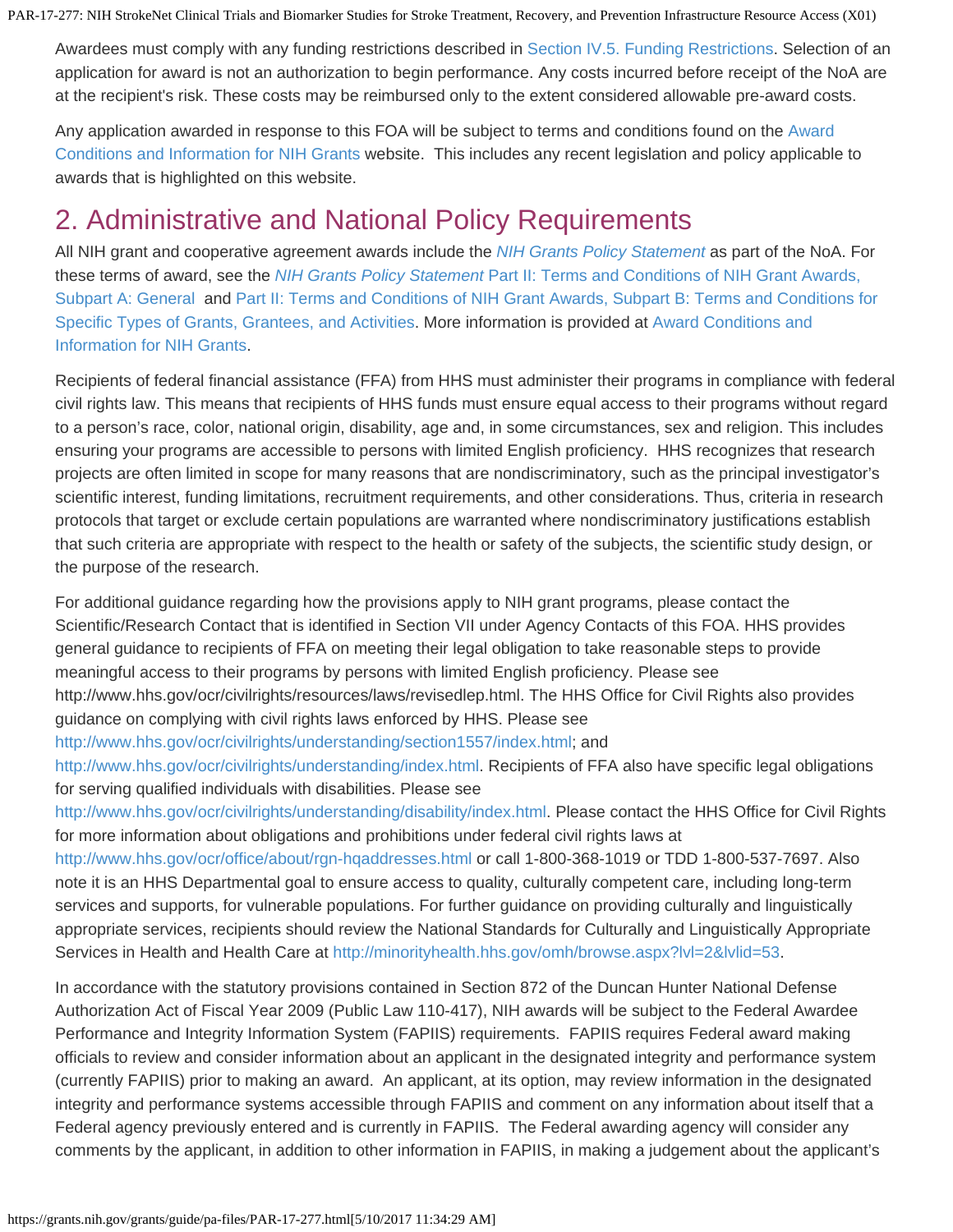integrity, business ethics, and record of performance under Federal awards when completing the review of risk posed by applicants as described in 45 CFR Part 75.205 "Federal awarding agency review of risk posed by applicants." This provision will apply to all NIH grants and cooperative agreements except fellowships.

## **Cooperative Agreement Terms and Conditions of Award**

Not Applicable

# 3. Reporting

When multiple years are involved, awardees will be required to submit the [Research](https://grants.nih.gov/grants/rppr/index.htm) [Performance Progress Report](https://grants.nih.gov/grants/rppr/index.htm) [\(RPPR\)](https://grants.nih.gov/grants/rppr/index.htm) annually and financial statements as required in the [NIH Grants](https://grants.nih.gov/grants/guide/url_redirect.htm?id=11161) [Policy Statement.](https://grants.nih.gov/grants/guide/url_redirect.htm?id=11161)

A final RPPR, invention statement, and the expenditure data portion of the Federal Financial Report are required for closeout of an award, as described in the *[NIH](https://grants.nih.gov/grants/guide/url_redirect.htm?id=11161) [Grants Policy Statement](https://grants.nih.gov/grants/guide/url_redirect.htm?id=11161)*.

The Federal Funding Accountability and Transparency Act of 2006 (Transparency Act), includes a requirement for awardees of Federal grants to report information about first-tier subawards and executive compensation under Federal assistance awards issued in FY2011 or later. All awardees of applicable NIH grants and cooperative agreements are required to report to the Federal Subaward Reporting System (FSRS) available at [www.fsrs.gov](https://grants.nih.gov/grants/guide/url_redirect.htm?id=11170) on all subawards over \$25,000. See the *[NIH](https://grants.nih.gov/grants/guide/url_redirect.htm?id=11171) [Grants Policy Statement](https://grants.nih.gov/grants/guide/url_redirect.htm?id=11171)* for additional information on this reporting requirement.

In accordance with the regulatory requirements provided at 45 CFR 75.113 and Appendix XII to 45 CFR Part 75, recipients that have currently active Federal grants, cooperative agreements, and procurement contracts from all Federal awarding agencies with a cumulative total value greater than \$10,000,000 for any period of time during the period of performance of a Federal award, must report and maintain the currency of information reported in the System for Award Management (SAM) about civil, criminal, and administrative proceedings in connection with the award or performance of a Federal award that reached final disposition within the most recent five-year period. The recipient must also make semiannual disclosures regarding such proceedings. Proceedings information will be made publicly available in the designated integrity and performance system (currently FAPIIS). This is a statutory requirement under section 872 of Public Law 110-417, as amended (41 U.S.C. 2313). As required by section 3010 of Public Law 111-212, all information posted in the designated integrity and performance system on or after April 15, 2011, except past performance reviews required for Federal procurement contracts, will be publicly available. Full reporting requirements and procedures are found in Appendix XII to 45 CFR Part 75 – Award Term and Conditions for Recipient Integrity and Performance Matters.

# <span id="page-21-0"></span>Section VII. Agency Contacts

We encourage inquiries concerning this funding opportunity and welcome the opportunity to answer questions from potential applicants.

# **Application Submission Contacts**

eRA Service Desk (Questions regarding ASSIST, eRA Commons registration, submitting and tracking an application, documenting system problems that threaten submission by the due date, post submission issues) Finding Help Online: [http://grants.nih.gov/support/](https://grants.nih.gov/support/) (preferred method of contact) Telephone: 301-402-7469 or 866-504-9552 (Toll Free)

[Grants.gov](https://grants.nih.gov/grants/guide/url_redirect.htm?id=82301) [Customer Support](https://grants.nih.gov/grants/guide/url_redirect.htm?id=82301) (Questions regarding Grants.gov registration and submission, downloading forms and application packages) Contact Center Telephone: 800-518-4726 Email: [support@grants.gov](mailto:support@grants.gov)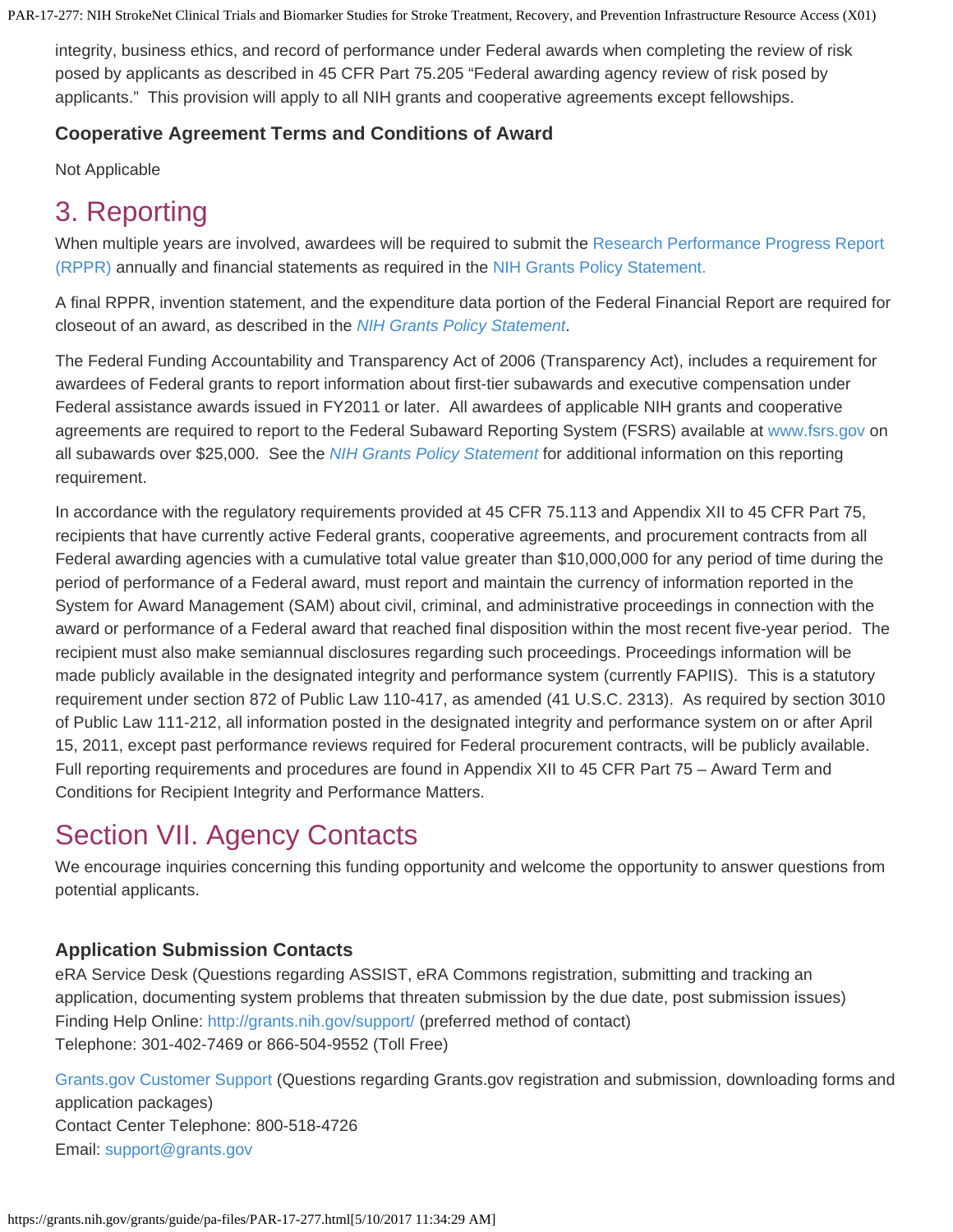GrantsInfo (Questions regarding application instructions and process, finding NIH grant resources) Email: [GrantsInfo@nih.gov](mailto:GrantsInfo@nih.gov) (preferred method of contact) Telephone: 301-945-7573

## **Scientific/Research Contact(s)**

Claudia Scala Moy, PhD National Institute of Neurological Disorders & Stroke (NINDS) Telephone: 301-496-9135 Email: [moyc@ninds.nih.gov](mailto:moyc@ninds.nih.gov)

### **Peer Review Contact(s)**

Chief, Scientific Review Branch National Institute of Neurological Disorders and Stroke (NINDS) Telephone: 301-496-9223 Email: [nindsreview.nih.gov@mail.nih.gov](mailto:nindsreview.nih.gov@mail.nih.gov)

## **Financial/Grants Management Contact(s)**

Tijuanna E. DeCoster, Ph.D., MPA National Institute of Neurological Disorders & Stroke (NINDS) Telephone: 301-496-9231 Email: [decostert@mail.nih.gov](mailto:decostert@mail.nih.gov)

# <span id="page-22-0"></span>Section VIII. Other Information

Recently issued trans-NIH [policy](https://grants.nih.gov/grants/guide/url_redirect.htm?id=11163) [notices](https://grants.nih.gov/grants/guide/url_redirect.htm?id=11163) may affect your application submission. A full list of policy notices published by NIH is provided in the *[NIH](https://grants.nih.gov/grants/guide/url_redirect.htm?id=11164) [Guide for Grants and Contracts](https://grants.nih.gov/grants/guide/url_redirect.htm?id=11164)*. All awards are subject to the terms and conditions, cost principles, and other considerations described in the [NIH Grants Policy Statement](https://grants.nih.gov/grants/guide/url_redirect.htm?id=11120).

#### **Authority and Regulations**

Awards are made under the authorization of Sections 301 and 405 of the Public Health Service Act as amended (42 USC 241 and 284) and under Federal Regulations 42 CFR Part 52 and 45 CFR Part 75.

## [Weekly TOC for this Announcement](https://grants.nih.gov/grants/guide/WeeklyIndex.cfm?05-12-17) [NIH Funding Opportunities and Notices](https://grants.nih.gov/grants/guide/index.html)







®